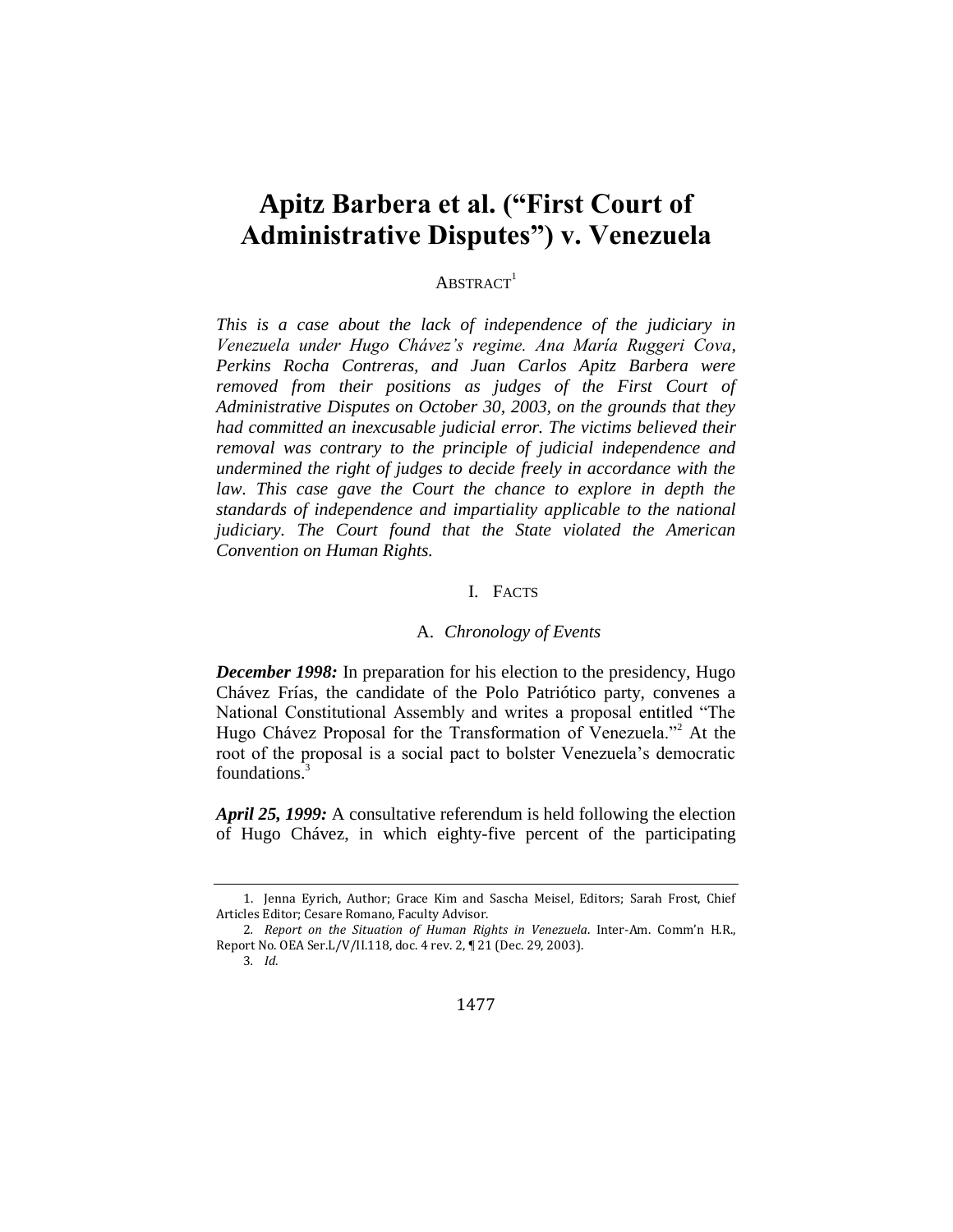electorate votes to hold elections to form a National Constitutional Assembly, which will be responsible for drafting a new constitution for the State. 4

*July 25, 1999:* The members of the newly created National Constitutional Assembly are elected, consisting of 104 regional, twentyfour national, and three indigenous candidates.<sup>5</sup> These members will draft the new Constitution.<sup>6</sup>

*August 3-November 15, 1999:* The National Constitutional Assembly meets and drafts a new Constitution that changes the State's institutional structure.<sup>7</sup>

*August 12, 1999:* The National Constitutional Assembly orders a massive restructuring of all government agencies, including the judicial branch, under the new Constitution.<sup>8</sup>

*August 19, 1999:* The National Constitutional Assembly creates the Judicial Emergency Commission ("JEC") after declaring the judiciary to be in a state of emergency and reorganization.<sup>9</sup> The JEC is endowed with powers that had previously belonged to Venezuela's Judicature Council, including the power to dismiss judges who receive complaints or who are under criminal investigation.<sup>10</sup> In a future decree, the JEC is to be granted the power to rule on judges' removal or continued employment.<sup>11</sup> The JEC is created as a temporary body to be dismantled upon the enactment of the new Constitution; it continues operating, however, for a year after the new Constitution is adopted.<sup>12</sup>

*December 15, 1999:* Venezuela adopts the Constitution of the Bolivarian Republic of Venezuela.<sup>13</sup> The National Constitutional

6*. Id.*

9*. Id*.

- 12*. Id*.
- 

<sup>4</sup>*. Id*. ¶ 23.

<sup>5</sup>*. Id*.

<sup>7</sup>*. Id*. 8*. Id.* ¶ 164.

<sup>10</sup>*. Id*.

<sup>11</sup>*. Id*.

<sup>13.</sup> Apitz Barbera et al. ("First Court of Administrative Disputes") v. Venezuela, Preliminary Objections, Merits, Reparations and Costs, Judgment, Inter-Am. Ct. H.R. (ser. C) No. 182, ¶ 26 (Aug. 5, 2008).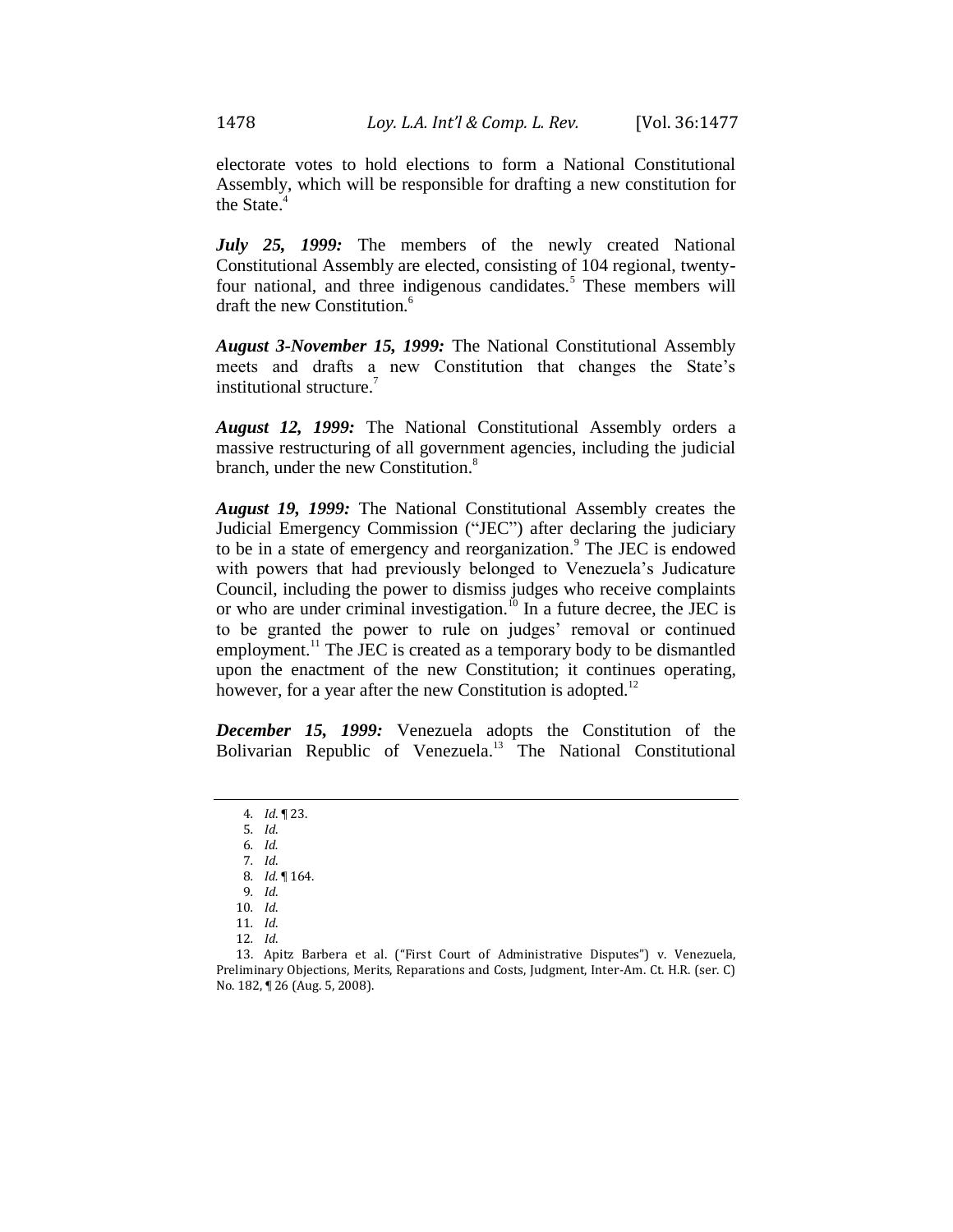Assembly declares Venezuela a "Transitional Government Regime."<sup>14</sup>

The new constitution calls for the establishment of disciplinary tribunals within the judiciary, which will be guided by the proposed Venezuelan Code of Judicial Ethics.<sup>15</sup>

*Late December 1999:* The Commission for Operating and Restructuring the Judicial System ("CORJS") is formed to temporarily take over the functions performed by the JEC.<sup>16</sup> It is created to evaluate judicial officials, hold public elections for judges, and impose disciplinary sanctions when necessary.<sup>17</sup> Its main task is to organize a competitive examination for awarding judges a position on the bench.<sup>18</sup> Under the new Constitution, the Supreme Tribunal of Justice ("STJ") is instructed to organize a body called the Executive Directorate of the Magistrature ("DEM") to replace the CORJS in performing the governance and administration of the judiciary.<sup>19</sup>

At the same time, the Inspectorate General of Courts ("IGC") is also established to "gather evidence for the disciplinary proceedings against judges and other court officials."<sup>20</sup> The IGC is to report disciplinary infringements to the CORJS. $^{21}$ 

Despite these alterations to the judiciary, controversy lingers in regards to guarantees of due process in the appointment and dismissal of judges.<sup>22</sup> Article 255 of the new Constitution calls for judges to be appointed "by means of public competitions," in which "[c]itizen participation in the process of selecting and designating judges shall be guaranteed by law."<sup>23</sup> Nonetheless, 995 provisional judges are allegedly selected and appointed without taking the competitive exams in the years following the inception of the new constitution.<sup>24</sup> Additionally,

<sup>14</sup>*. Report on the Situation of Human Rights in Venezuela*, ¶ 165.

<sup>15.</sup> Apitz Barbera et al. ("First Court of Administrative Disputes") v. Venezuela, Preliminary Objections, Merits, Reparations and Costs, ¶ 26.

<sup>16</sup>*. Report on the Situation of Human Rights in Venezuela*, ¶ 167; Apitz Barbera et al. ("First Court of Administrative Disputes") v. Venezuela, Preliminary Objections, Merits, Reparations and Costs, ¶ 27.

<sup>17.</sup> Apitz Barbera et al. ("First Court of Administrative Disputes") v. Venezuela, Preliminary Objections, Merits, Reparations and Costs, ¶ 27.

<sup>18</sup>*. Id*.

<sup>19</sup>*. Report on the Situation of Human Rights in Venezuela*, ¶ 167.

<sup>20.</sup> Apitz Barbera et al. ("First Court of Administrative Disputes") v. Venezuela, Preliminary Objections, Merits, Reparations and Costs, ¶ 28.

<sup>21</sup>*. Id*.

<sup>22</sup>*. Report on the Situation of Human Rights in Venezuela*, ¶ 168.

<sup>23</sup>*. Id*. ¶ 169.

<sup>24</sup>*. Id*. ¶ 170.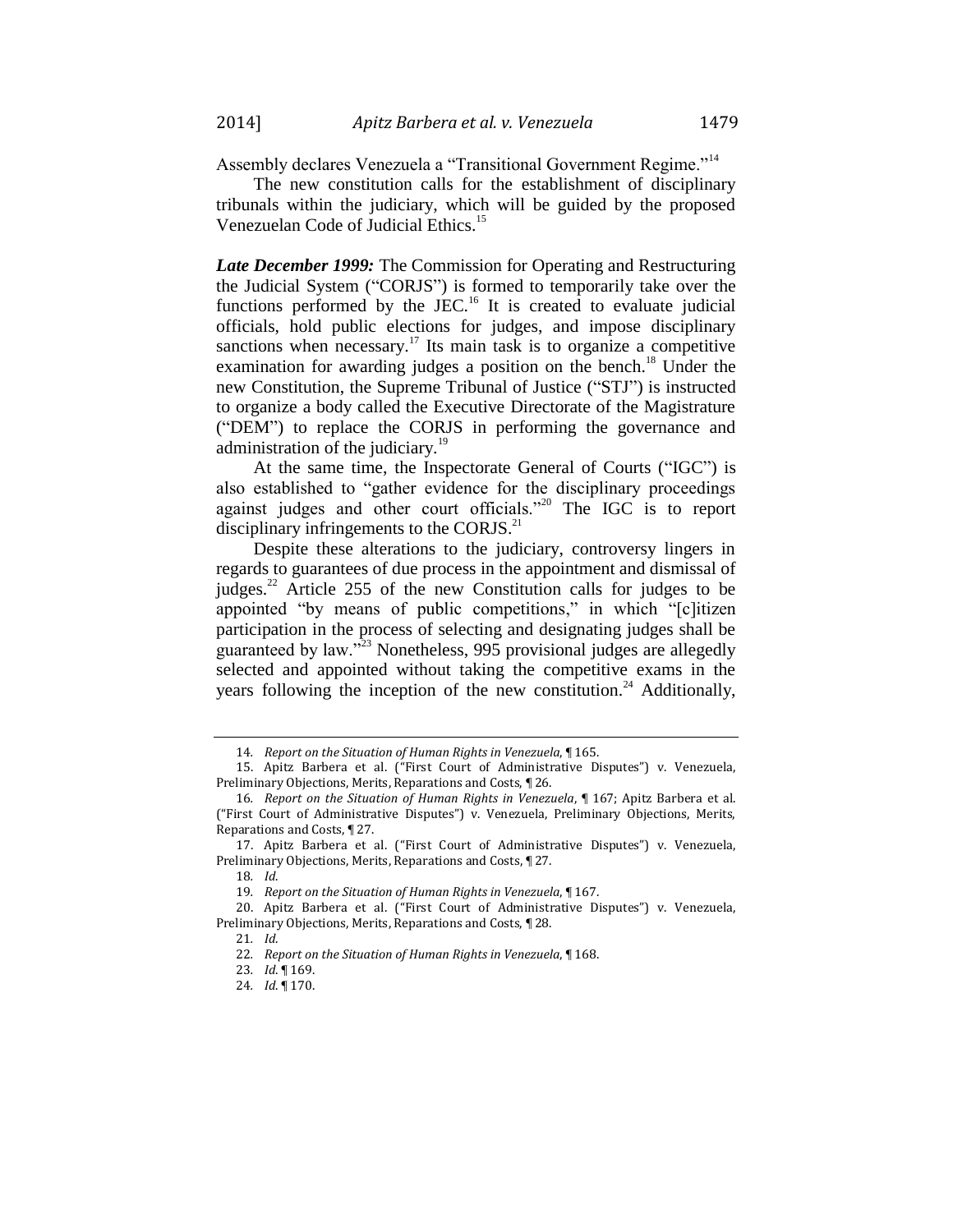Article 255 holds judges "personally liable.†.†.for errors, delays and unjustified omissions, for substantial failures to observe the rules of procedure, for denial of justice.†.†."<sup>25</sup>

*January 18, 2000:* The Constitutional Assembly appoints the seven members of the CORJS.<sup>26</sup>

*August 2000:* The DEM is established, replacing the CORJS and assuming responsibility over judicial administration, as directed in the new Constitution.<sup>27</sup>

*August 2, 2000:* The CORJS is confirmed as the disciplinary organ of the judiciary, with the IGC still acting as its ancillary body.<sup>28</sup> The STJ assumes the authority to reorganize the CORJS as it sees fit, effectuating that CORJS members may be removed at anytime for any reason. 29

*August 14, 2001:* The STJ declares a state of emergency over judicial competitions, due to extremely high levels of appointed provisional judges that are found within the judiciary.<sup>30</sup> The DEM responds by supposedly ending judicial appointments.<sup>31</sup> Despite this, the DEM is criticized because its own members are appointed, not elected, thus raising questions as to the impartiality of judges even at the highest judicial levels.<sup>32</sup> Further, it is suspected that judges who have delivered judgments contrary to the government's interests have had their appointments revoked without explanation.<sup>33</sup>

*September 12, 2000:* The Plenary Chamber of the STJ appoints Ana María Ruggeri Cova, Evelyn Margarita Marrero Ortiz, Luisa Estela Morales, Juan Carlos Apitz Barbera, and Perkins Rocha Contreras as provisional judges of the First Court of Administrative Disputes ("First

<sup>25</sup>*. Id*.

<sup>26.</sup> Apitz Barbera et al. ("First Court of Administrative Disputes") v. Venezuela, Preliminary Objections, Merits, Reparations and Costs, ¶ 140.

<sup>27</sup>*. Report on the Situation of Human Rights in Venezuela*, ¶ 173.

<sup>28.</sup> Apitz Barbera et al. ("First Court of Administrative Disputes") v. Venezuela, Preliminary Objections, Merits, Reparations and Costs, ¶ 29.

<sup>29</sup>*. Id*. ¶¶ 141, 142.

<sup>30</sup>*. Report on the Situation of Human Rights in Venezuela*, ¶ 172.

<sup>31</sup>*. Id*. ¶ 173.

<sup>32</sup>*. Id*.

<sup>33</sup>*. Id*.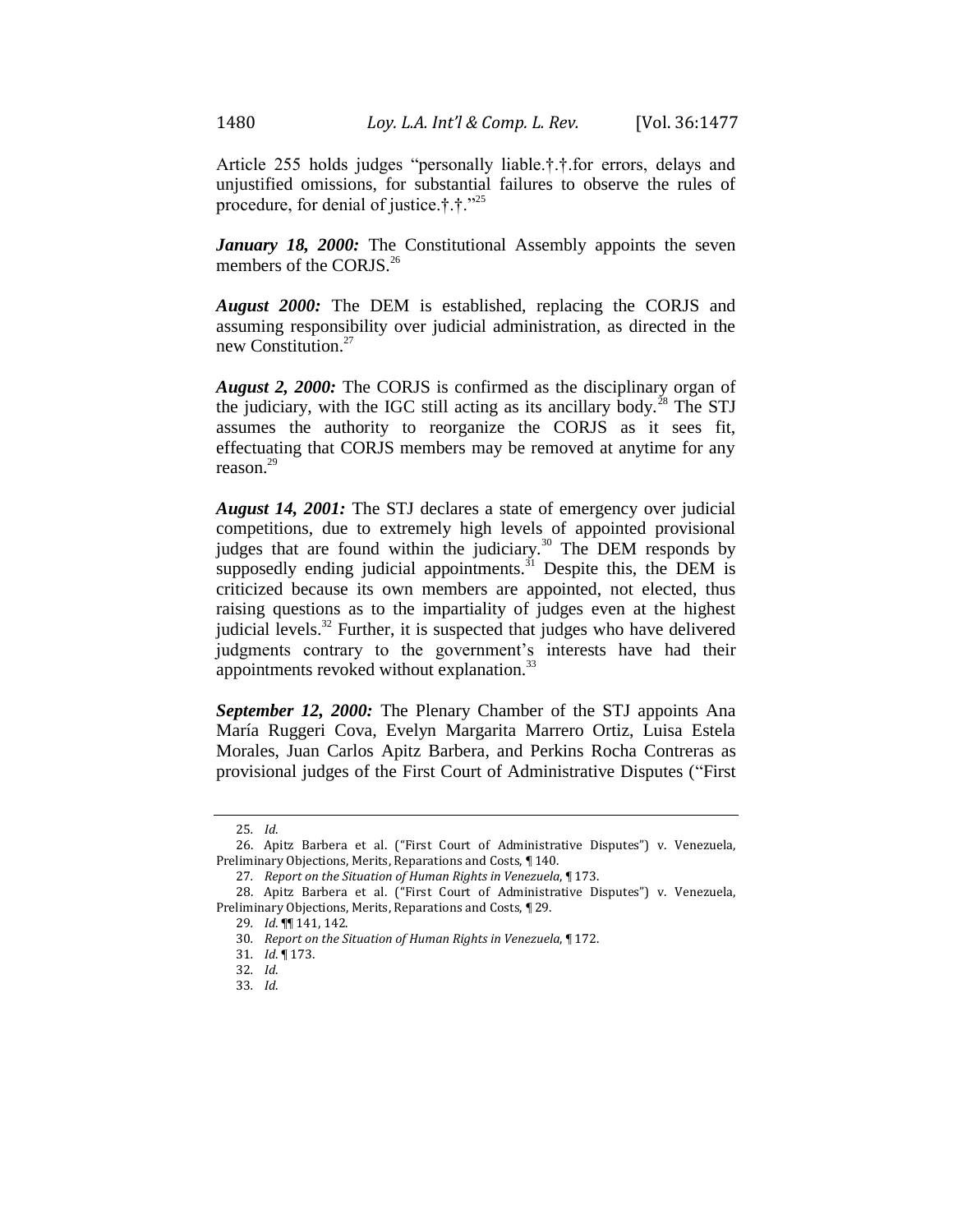Court").<sup>34</sup> It is agreed that the appointments will last until judges from the pertinent public competition can fill the offices.<sup>35</sup> The First Court has jurisdiction to hear cases relating to administrative acts issued by any branch of government, except those issued by the President and the Ministers.<sup>36</sup> The STJ is the only judicial body that can hear appeals of the First Court's judgments.<sup>37</sup>

*August 2002-August 2003:* The First Court hands down a series of eleven judgments that are supposedly "contrary to the interests of the administration."<sup>38</sup> After the First Court issues its decision in the "Plan Barrio Adentro" case in August 2003, Venezuela's President, Hugo Chávez, makes a statement urging citizens to disregard the judgment.<sup>39</sup> President Chávez also publicly advocates the plurality's removal.<sup>40</sup> The "Plan Barrio Adentro" case was about a Government health plan that allowed foreign medical doctors to practice in Venezuela without requiring their recertification.<sup>41</sup> Judges Marrero and Morales issued dissenting opinions. $42$ 

*June 11, 2002:* The First Court delivers a judgment regarding a petition for precautionary *amparo* in an appeal to annul an administrative act issued by the First Circuit Recording Office Junior Registrar in the Baruta Township of Miranda State ("Junior Registrar's Office").<sup>43</sup> The lower court had ruled in favor of a records official who refused to

<sup>34.</sup> Apitz Barbera et al. ("First Court of Administrative Disputes") v. Venezuela, Preliminary Objections, Merits, Reparations and Costs, ¶ 31.

<sup>35</sup>*. Id*.

<sup>36</sup>*. Id*. ¶ 30.

<sup>37</sup>*. Id*.

<sup>38</sup>*. Id*. ¶¶ 112-114. Judgments include: (1) granting an *amparo* to a military base that kept a helicopter from taking off in the midst of a mass gathering in Caracas; (2) suspending proceedings against Army generals by investigation councils; (3) declaring unconstitutional a General's eviction from his home by an Army General Commander; (4) granting an *amparo* to demilitarize a state where Army and National Guards were present; (5) ordering that the Mayer of Caracas be allowed to enter the Metropolitan Police Department, which was under military control; (6) prohibiting the National Guard from demanding supplies from private companies; (7) ordering the transfer of revenues, which were constitutionally owed to Carabobo; and (8) invalidating an administrative decision that made workers employed by an unchartered oil workers' union irremovable.

<sup>39</sup>*. Id*. ¶¶ 115-116.

<sup>40</sup>*. Id*.

<sup>41</sup>*. Id*.

<sup>42</sup>*. Id*. ¶ 115.

<sup>43</sup>*. Id*. ¶ 32.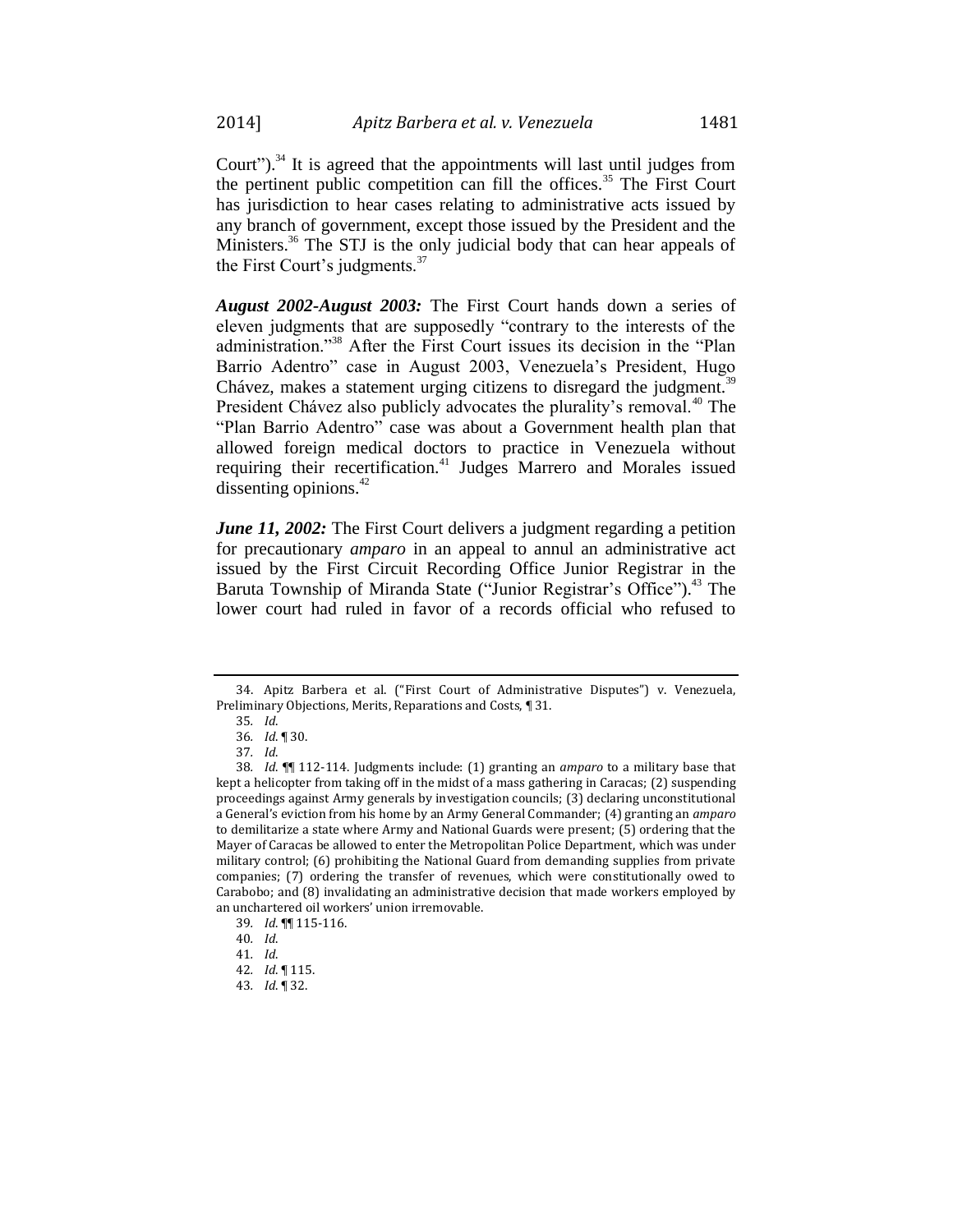record a piece of real estate.<sup>44</sup> The First Court unanimously issues the *amparo*, and decides that the act should be annulled, overturning the lower court's judgment.<sup>45</sup>

*October 8, 2002:* The Junior Registrar's Office requests that the Chamber for Political and Administrative Matters ("CPAM") remove the case from the First Court's jurisdiction.<sup>46</sup> Removal of a case from a court with proper jurisdiction is an exceptional remedy that the CPAM will only allow if the First Court's decision directly affects public interest or is flagrantly unjust. $47$ 

June 3, 2003: The CPAM declares the First Court's judgment null and void, and accuses the judges of making a serious and inexcusable legal error.<sup>48</sup> In the past, the STJ has held judicial error deserving of removal from office, the maximum disciplinary action that can be taken against a judge.<sup>49</sup> A copy of the judgment is forwarded to the IGC to determine if the legal error demands judicial removal. $50$ 

*July 17, 2003:* The IGC agrees to open its own preliminary investigation into the matter. $51$ 

*September 5, 2003:* The IGC commissions an inspector to continue the investigation and orders that notice be served to the First Court judges.<sup>52</sup>

*September 10-12, 2003:* The five First Court judges who issued the judgment are given notice that they are under investigation by the  $IGC$ <sup>53</sup>

*September 18, 2003:* Judge Rocha Contreras' chauffer, Mr. Alfredo Romero, is detained for allegedly removing a file from the First Court at the request of Mr. Apitz Barbera and Mr. Rocha Contreras.<sup>54</sup>

44*. Id*. 45*. Id*. 46*. Id*. 47*. Id*. 48*. Id*. ¶ 33. 49*. Id*. ¶ 34. 50*. Id*. ¶ 35. 51*. Id*. ¶ 36. 52*. Id*. 53*. Id*. 54*. Id*. ¶ 123.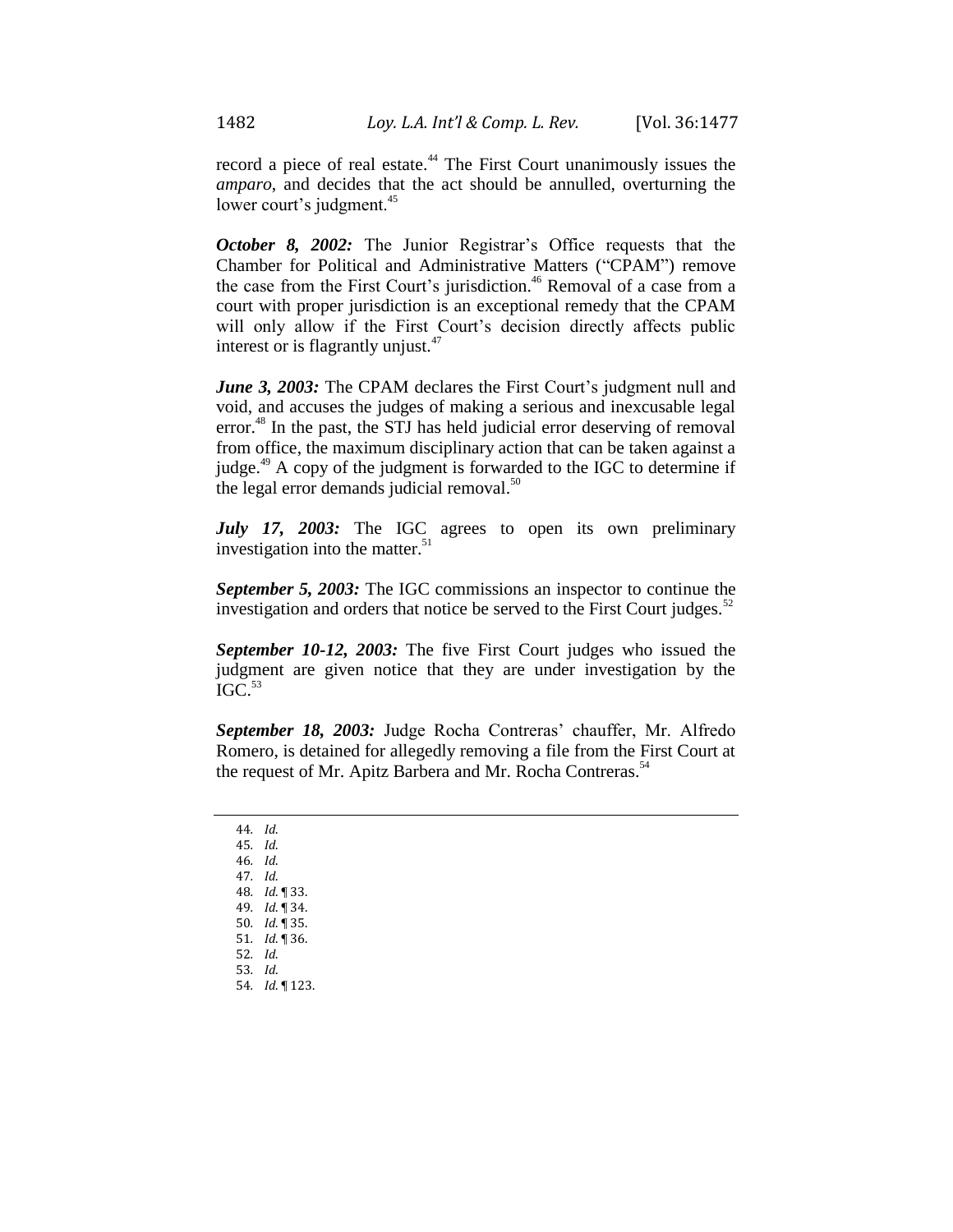*September 23, 2003:* Armed members of the General Directorate of Intelligence and Prevention Services ("DISIP") and the Public Prosecutor's Office conduct a search of the First Court pursuant to the criminal investigation of the September 18th events.<sup>55</sup>

*October 6, 2003:* Judges Apitz Barbera and Rocha Contreras are summoned by the Public Prosecutor's Office.<sup>56</sup>

*October 7, 2003:* The IGC commences a disciplinary investigation into the September 18th events.<sup>57</sup> The IGC also files an accusation with the CORJS recommending the removal of the five First Court judges on the grounds that they committed a serious judicial error.<sup>58</sup>

*October 8, 2003:* The CORJS orders Mr. Apitz Barbera and Mr. Rocha Contreras suspended for sixty-days.<sup>59</sup>

*October 9, 2003:* Mr. Apitz Barbera and Mr. Rocha Contreras bring an action for *amparo* against the Chamber for Constitutional Matters of the STJ after being suspended from the First Court.<sup>60</sup>

*October 23, 2003:* The Criminal Cassation Chamber of the STJ rules that removing files from the First Court was a common practice.<sup>61</sup> Therefore, detaining Mr. Rocha Contreras' chauffer for the offense was unfounded. $62$ 

*October 26, 2003:* Despite the Criminal Cassation Chamber's judgment, President Chávez publicly criticizes members of the First Court for behaving corruptly. $63$ 

*October 30, 2003:* The CORJS removes four of the five members of the First Court.<sup>64</sup> Sanctions are not implemented against Judge Evelyn

*. Id*. ¶ 124. *. Id*. ¶ 125. 57*. Id*. *. Id*. ¶ 37. *. Id*. ¶ 150. 60*. Id*. *. Id*. ¶ 127. 62*. Id*. *. Id*. ¶ 128. *. Id*. ¶ 38.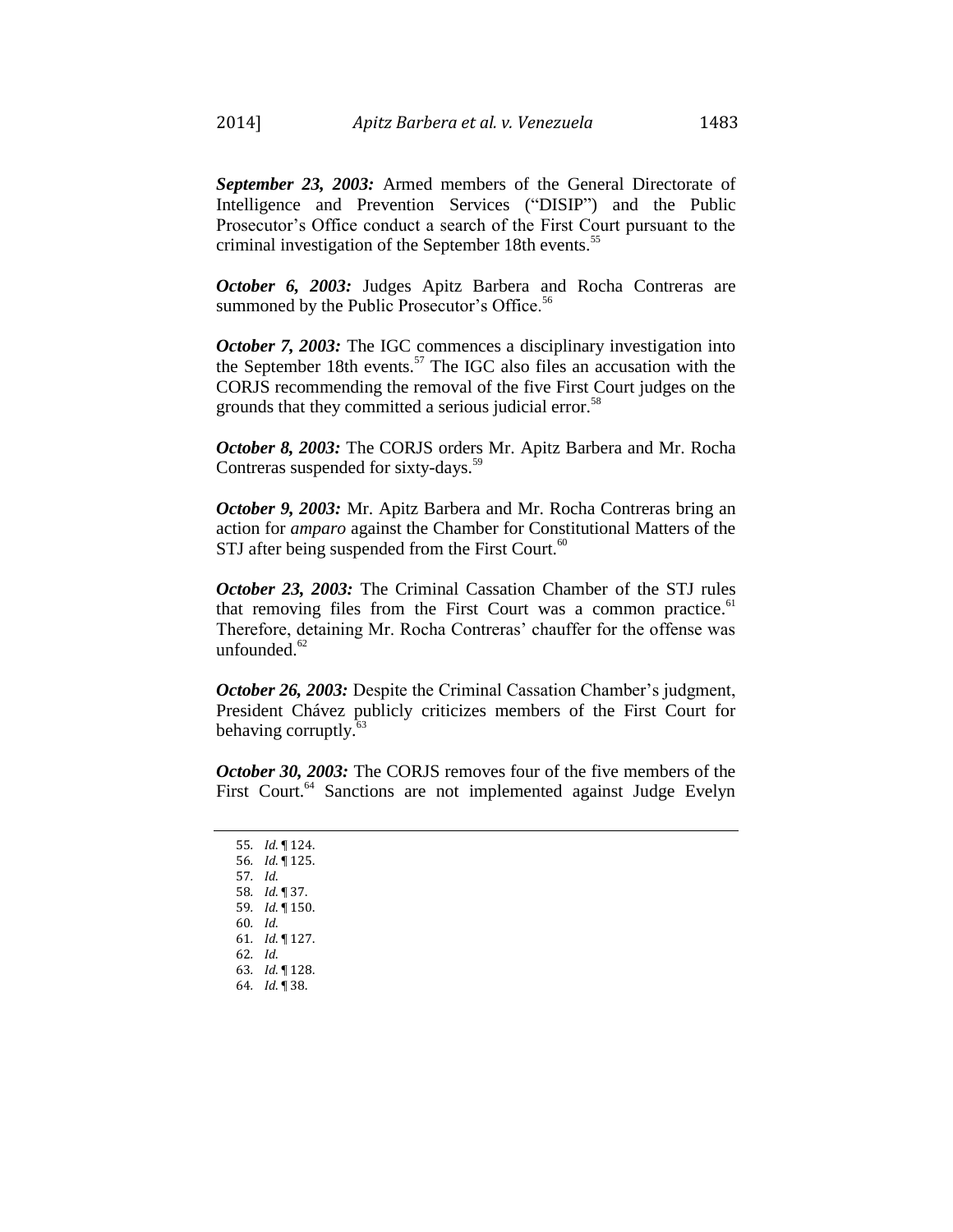Marrero because she is eligible for retirement.<sup>65</sup> Sanctions are later suspended against Judge Luisa Estella Morales and her retirement is ordered to be processed after she brings a "recourse to reconsider" the First Court's decision.<sup>66</sup> Judges Merrero and Morales, the two judges who dissented from the offending judgment, retired due to the allegations of judicial error and were later appointed to the  $STJ$ .<sup>67</sup>

*November 4, 2003:* The *El Universal* newspaper publishes an article in which it states that the First Court was vacant and inactive for eight months following the removal of the judges.<sup>68</sup>

*November 13, 2003:* Mr. Apitz Barbera and Mr. Rocha Contreras petition the Plenary Chamber of the STJ to reconsider their removal, arguing that the CORJS does not have jurisdiction to remove judges from office.<sup>69</sup> They also appeal to the judiciary to annul their removal from office, contending that the CORJS had violated their right to be tried by their natural judge, their right to defense and due process, their right to independence of judicial office, and their right to protection against misuse of power. $\frac{70}{2}$ 

*November 27, 2003:* Mr. Apitz Barbera and Mr. Rocha Contreras file an administrative appeal and measure for *amparo* with the CPAM for an annulment of the removal from office issued by the  $CORJS<sup>71</sup>$  As of the date that the Court issued its Judgment on the Merits, the CPAM had yet to deliver a decision on the merits of the case.<sup>72</sup>

*December 29, 2003:* The Inter-American Commission on Human Rights publishes their Report on Human Rights stating that, currently, only 250 judges have been appointed based on the competitive examinations.<sup>73</sup> Moreover, out of the 1,772 judges in Venezuela, a staggering eighty-four percent are provisional or temporary judges, which means that they "do not enjoy security of tenure in their positions

65*. Id*.

<sup>66</sup>*. Id*. 67*. Id*. ¶ 120.

<sup>68</sup>*. Id*. ¶ 40.

<sup>69</sup>*. Id*. ¶ 39.

<sup>70</sup>*. Id*.

<sup>71</sup>*. Id*. ¶ 162

<sup>72</sup>*. Id.* ¶ 163.

<sup>73</sup>*. Report on the Situation of Human Rights in Venezuela*, ¶ 174.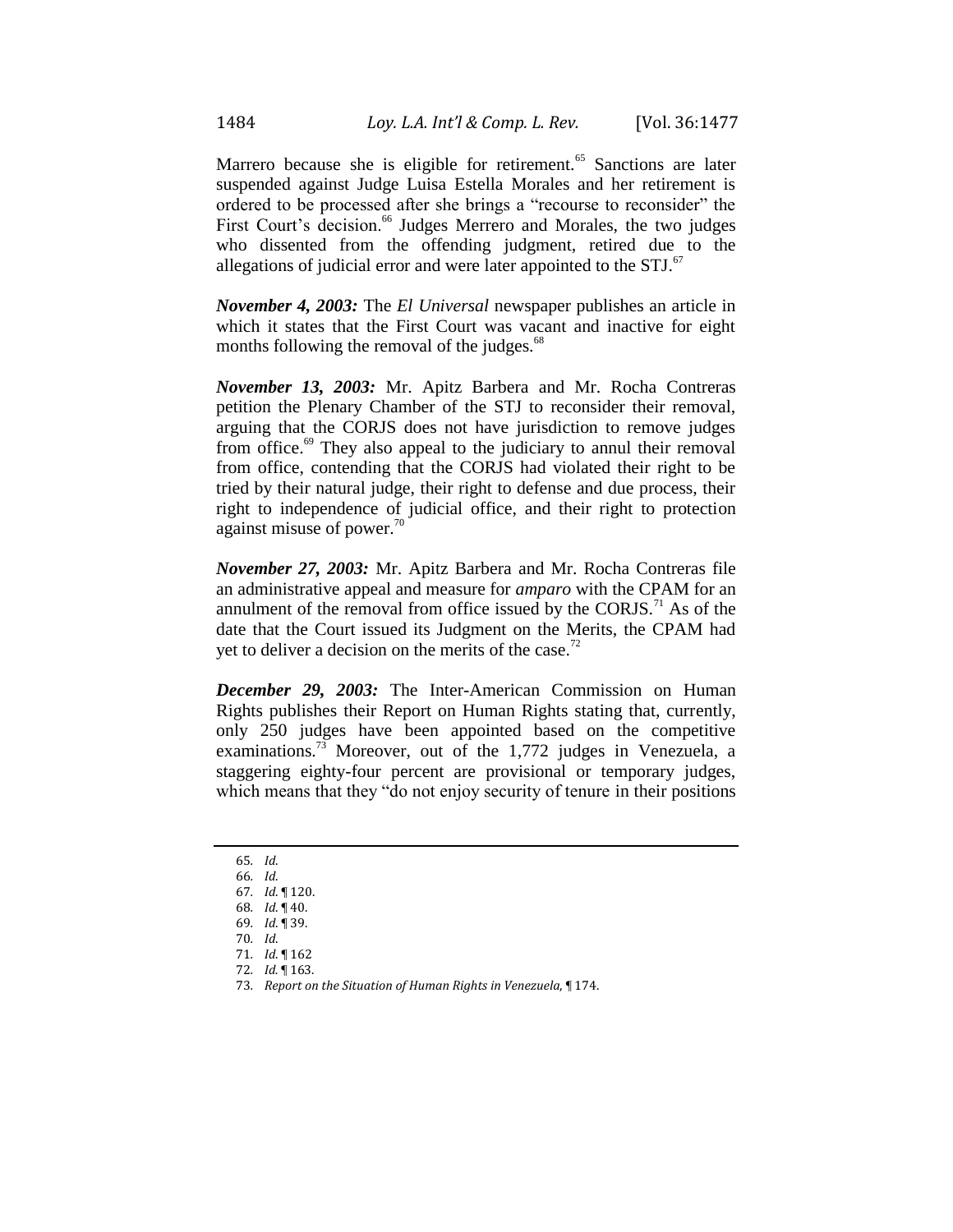and can be freely removed or suspended. $274$  This practice runs counter to the judicial framework adopted by both the United States and the United Nations.<sup>75</sup> These judiciaries and the Inter-American Commission require judges to be appointed and to maintain stability in their appointments free from interference from other branches of government. $76$ 

*June 21, 2004:* The Chamber for Constitutional Matters of the STJ rejects the *amparo* that was filed by Mr. Apitz Barbera and Mr. Rocha Contreras on October 9, 2003 due to inactivity of the proceedings and fines the judges five thousand *bolivars*. <sup>77</sup> According to the case records, the case has been inactive for over six months, the maximum time period in which to bring an *amparo* suit.<sup>78</sup>

*September 8, 2004:* The Plenary Chamber of the STJ rejects Mr. Apitz Barbera and Mr. Rocha Contreras' November 13, 2003 appeal.<sup>79</sup>

*October 2005:* New judges are finally appointed to the First and Second Courts for Administration Matters.<sup>80</sup>

*April 18, 2007:* The CPAM finds the *amparo* action filed by Mr. Apitz-Barbaera and Mr. Rocha Contreras inadmissible.<sup>81</sup>

#### *B. Other Relevant Facts*

The Constitution of the Bolivarian Republic of Venezuela is the foundation of Venezuela's legal system and the highest legal standard of the republic.<sup>82</sup> The Constitution recognizes five branches of government: Legislative, Executive, Judicial, Citizens, and Electoral.<sup>83</sup>

The Legislative Branch is unicameral and is made up of the elected

<sup>74</sup>*. Id*. ¶ 159.

<sup>75</sup>*. Id*. ¶¶ 154-155.

<sup>76</sup>*. Id*.

<sup>77.</sup> Apitz Barbera et al. ("First Court of Administrative Disputes") v. Venezuela, Preliminary Objections, Merits, Reparations and Costs, ¶ 151.

<sup>78</sup>*. Id*.

<sup>79</sup>*. Id*. ¶ 157.

<sup>80</sup>*. Id*. ¶ 40.

<sup>81</sup>*. Id*. ¶ 163.

<sup>82</sup>*. Report on the Situation of Human Rights in Venezuela*, ¶ 50.

<sup>83</sup>*. Id*. ¶ 27.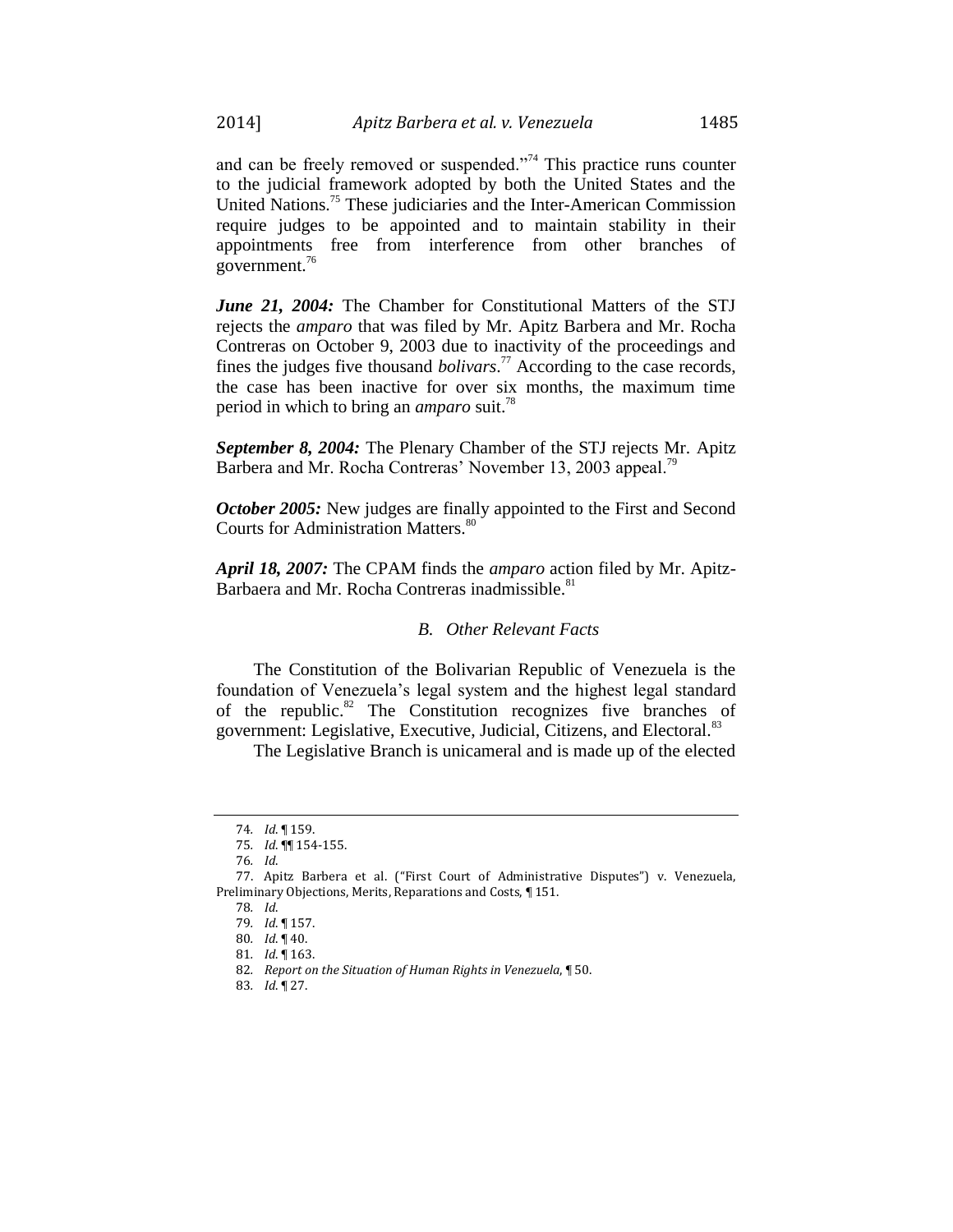members of the National Assembly.<sup>84</sup> The National Assembly has the power to legislate on matters pertaining to the nation and the operation of the different branches of the national government, and to propose amendments to the Constitution.<sup>85</sup>

The Executive Branch is comprised of the President of the Republic, the Vice President, ministers, and other officials determined by Constitutional standards.<sup>86</sup> The Executive Branch enforces compliance with the laws, directs government activity and external and international relations of the Republic, acts as Commander in Chief of the National Armed Forces, manages the treasury and negotiates national loans, appoints the Attorney General, and leads the National Assembly.<sup>87</sup>

The Judicial Branch consists of the STJ and other courts as determined by law, the public Ministry, Office of the Human Rights Ombudsman, criminal investigative agencies, justice system officials, and citizens participating in the administration of justice.<sup>88</sup> Judges are to be selected by public competition, not appointment, and then selected by juries from the judicial circuits.<sup>89</sup> According to the Constitution, the Judicial Branch is autonomous.<sup>90</sup> Members of the Judicial Branch are not permitted to engage in political or private activities that are incompatible with their official functions except for educational activities.<sup>91</sup> The Supreme Tribunal of Justice's duties include ruling on whether there are grounds for impeachment for any judicial, executive, or legislative official, resolving administrative disputes, and overseeing Venezuela's courts.<sup>92</sup>

The Citizens Power Branch is designed to prevent, punish, and investigate acts that interfere with public ethics and morals.<sup>93</sup> The Branch is composed of the Office of the Attorney General, the Office of the Ombudsman, and the Office of the Comptroller General.<sup>94</sup> Together, these Offices make up the Republican Morals Council, which is the

84*. Id*. *. Id*. ¶ 29. *. Id*. ¶ 30. *. Id*. ¶ 31. *. Id*. ¶ 33. *. Id*. ¶ 35. *. Id*. ¶ 34. 91*. Id*. *. Id*. ¶ 36. *. Id*. ¶ 38. *. Id*. ¶ 37.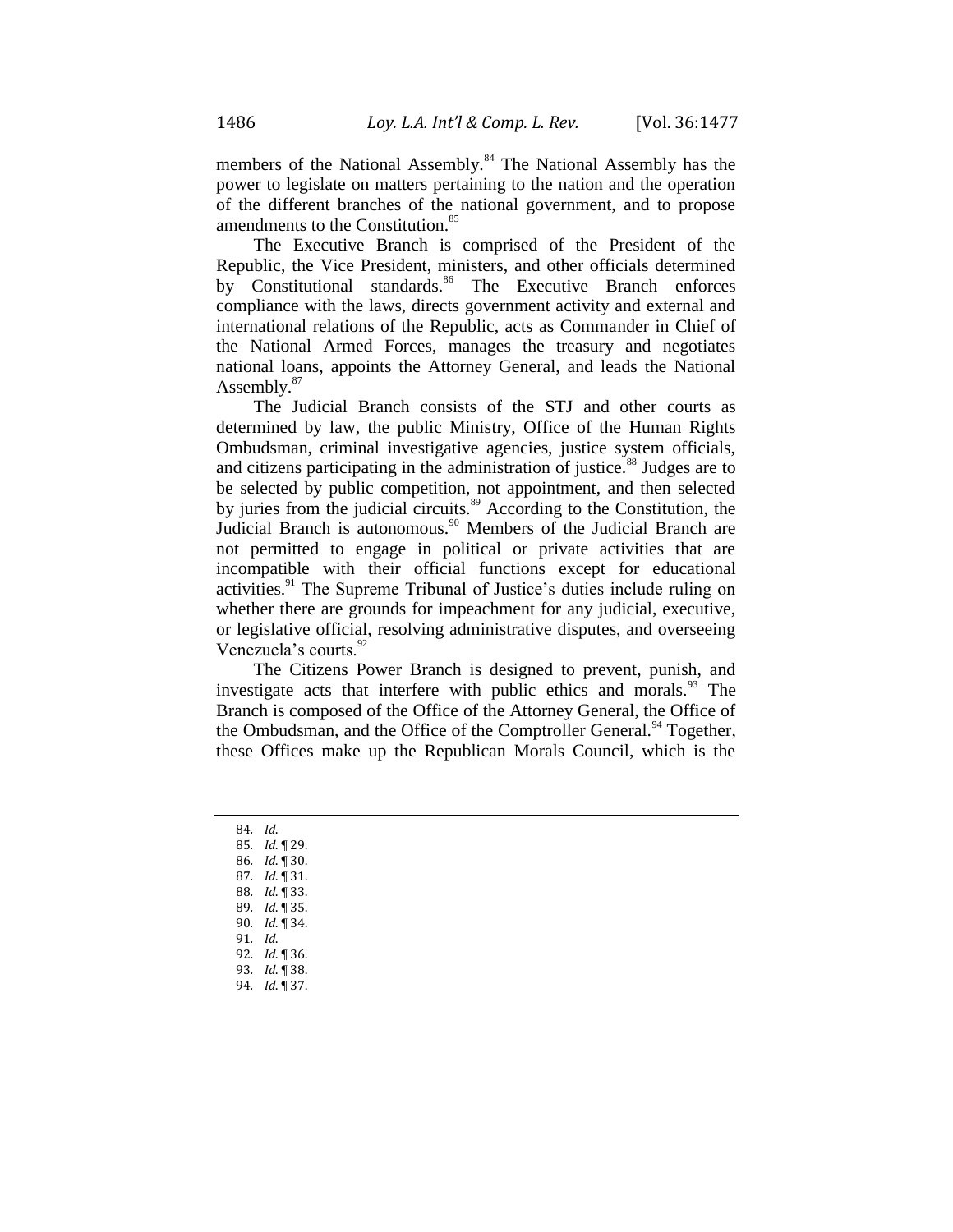direct action arm of the Citizen Power Branch.<sup>95</sup> All organizations are expected to cooperate with the Republican Morals Council while performing all of their functions.<sup>96</sup>

The Electoral Branch is composed of the National Electoral Council and its subordinate agencies. $\frac{97}{10}$  The Electoral Branch is responsible for regulating electoral laws.<sup>98</sup>

The Constitution provides that the State must guarantee to all persons the right to inalienable, indivisible, and interdependent human rights.<sup>99</sup> Individuals are guaranteed the right to certain civil, political, economic, social, and cultural rights, namely "the right to life, personal freedom, due process, property, freedom of expression, freedom of assembly and association, equality, protection of children, indigenous rights, health, education, freedom of religion and conscience, environmental rights and the right to the work."<sup>100</sup>

#### II. PROCEDURAL HISTORY

#### *A. Before the Commission*

*April 6, 2004:* Ms. Ruggeri Cova, Mr. Rocha Contreras, and Mr. Apitz Barbera present a petition to the Inter-American Commission on Human Rights against Venezuela.<sup>101</sup>

*March 8, 2005:* The Commission declares the case admissible in Admissibility Report No. 25/05 with respect to violations of Article 8 (Right to a Fair Trial), Article 23(1)(c) (Right to Have Access to Public Service), and Article 25 (Right to Judicial Protection) all in relation to Article 1(1) (Obligation of Non-Discrimination) and Article 2 (Obligation to Give Domestic Legal Effect to Rights).<sup>102</sup> The

<sup>95</sup>*. Id*.

<sup>96</sup>*. Id. ¶* 39.

<sup>97</sup>*. Id.* ¶ 45.

<sup>98</sup>*. Id*. ¶ 46.

<sup>99</sup>*. Id*. ¶ 50.

<sup>100</sup>*. Id.*

<sup>101.</sup> Ana María Ruggeri Cova, Perkins Rocha Contreras y Juan Carlos Apitz v. Venezuela, Admissibility Report, Report No. 24/05, Inter-Am. Comm'n H.R., Case No. 12.489, ¶ 5 (Mar. 8, 2005).

<sup>102.</sup> Ana María Ruggeri Cova, Perkins Rocha Contreras y Juan Carlos Apitz ("First Court of Administrative Disputes") v. Venezuela, Petition to the Court, Inter-Am. Comm'n H.R., Case No. 12.489, ¶ 13 (Nov. 29, 2006).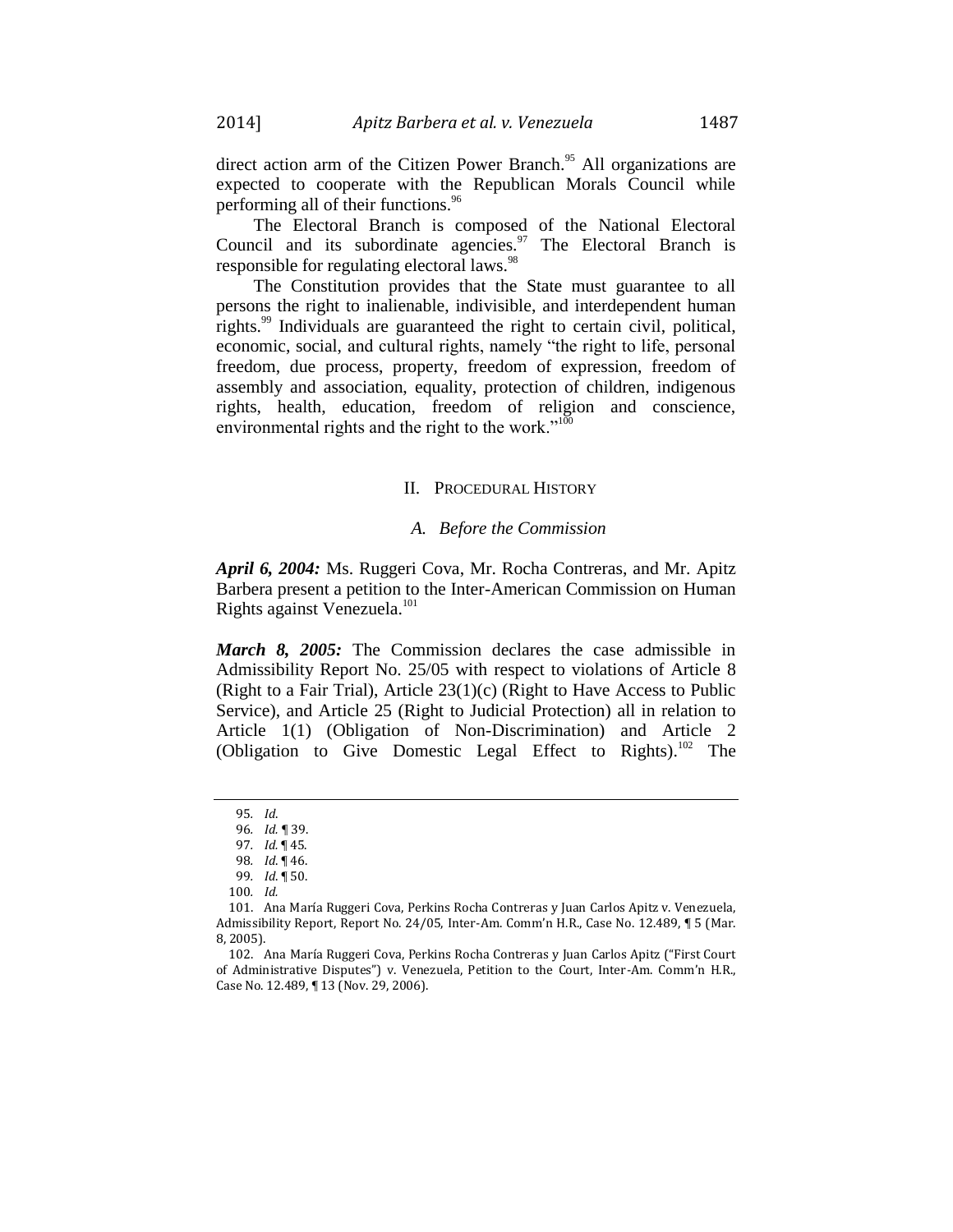Commission declares the case inadmissible with respect to violation of Article 24 (Right to Equal Protection).<sup>103</sup>

*August 14, 2006:* The Commission submits its Report on Admissibility No. 25/05 to the State.<sup>104</sup>

*July 20, 2006:* The Commission issues Report on the Merits 64/06 finding the State responsible for violating Article 8(1) (Right to a Hearing Within Reasonable Time by a Competent and Independent Tribunal), Article 8(2) (Right to Be Presumed Innocent), and Article 25 (Right to Judicial Protection) in conjunction with Article 1(1) (Obligation to Respect Rights) and Article 2 (Obligation to Give Domestic Legal Effect to Rights).<sup>105</sup> It recommends that the State restore the judges to their positions in the First Court and compensate them for lost wages.<sup>106</sup> The Commission also recommends that the State take steps to adopt the Venezuelan Code of Judicial Ethics.<sup>107</sup>

*November 24, 2006:* After requesting and receiving two extensions, the State reports that it is unable to comply with the Commission's recommendations.<sup>108</sup>

#### *B. Before the Court*

*November 29, 2006:* The Commission submits the case to the Court after the State failed to adopt its recommendations.<sup>109</sup>

1. Violations Alleged by Commission $110$ 

Article 8 (Right to a Fair Trial) Article 25 (Right to Judicial Protection)

*all in relation to:*

<sup>103</sup>*. Id*.

<sup>104</sup>*. Id*. ¶ 17; Apitz Barbera et al. ("First Court of Administrative Disputes") v. Venezuela, Preliminary Objections, Merits, Reparations and Costs, ¶ 1.

<sup>105</sup>*. Report on the Situation of Human Rights in Venezuela*, ¶ 15.

<sup>106</sup>*. Id*. ¶ 16.; Apitz Barbera et al. ("First Court of Administrative Disputes") v. Venezuela, Preliminary Objections, Merits, Reparations and Costs, ¶ 1.

<sup>107</sup>*. Report on the Situation of Human Rights in Venezuela*, ¶ 16.

<sup>108</sup>*. Id*. ¶ 4.

<sup>109.</sup> Apitz Barbera et al. ("First Court of Administrative Disputes") v. Venezuela, Preliminary Objections, Merits, Reparations and Costs, ¶ 1.

<sup>110</sup>*. Id*. ¶ 4.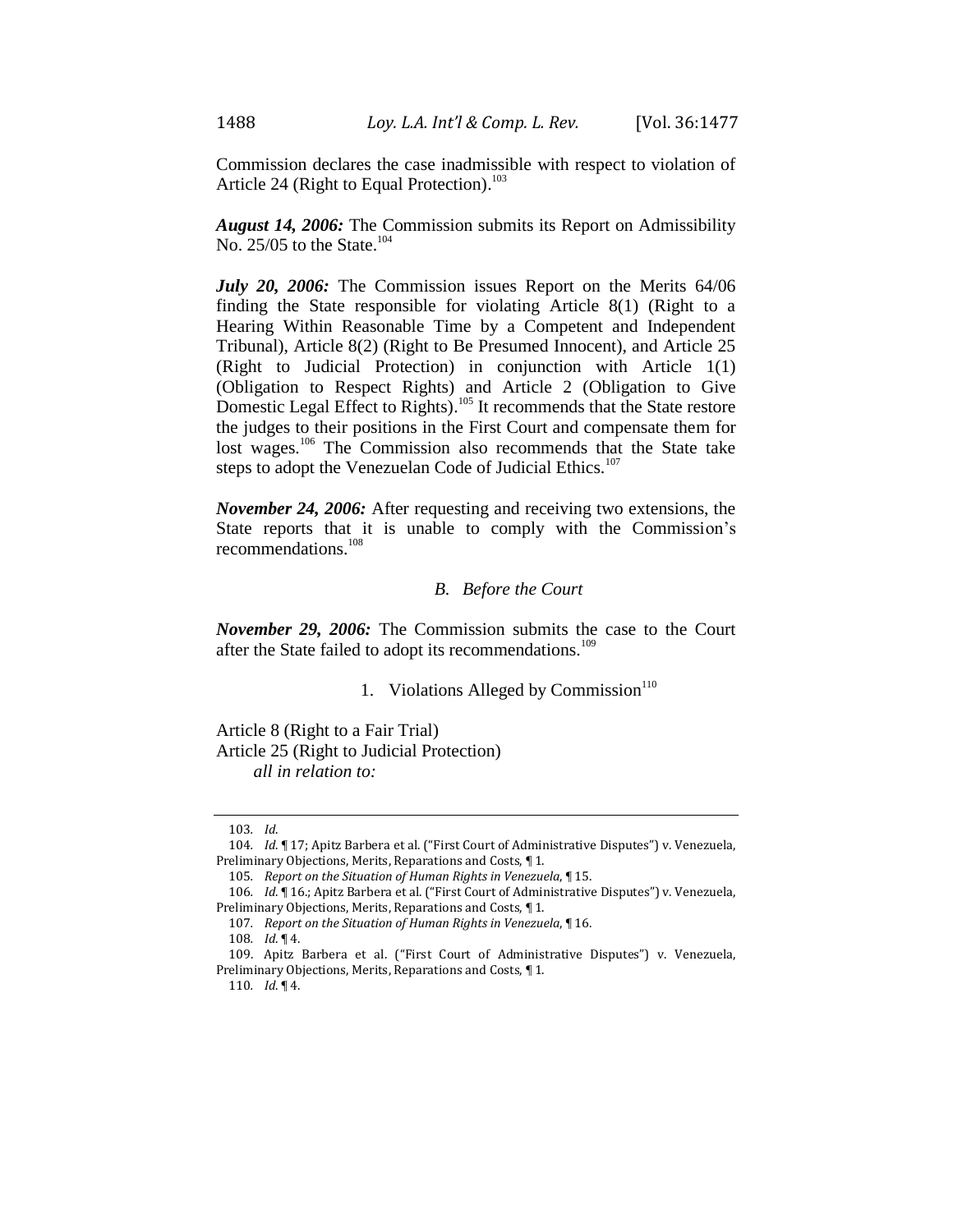Article 1(1) (Obligation to Respect Rights) Article (2) (Obligation to Give Domestic Legal Effects to Rights) of the American Convention.

2. Violations Alleged by Representatives of the Victims<sup>111</sup>

Same Violations Alleged by Commission, plus:

Article 23 (Right to Participate in Government) Article 24 (Right to Equal Protection) *all in relation to:* Article 1(1) (Obligation to Respect Rights) Article 2 (Obligation to Give Domestic Legal Effects to Rights)

Article 29(c) (Interpretation Cannot Preclude Inherent Rights or Rights Derived from Democratic Governance)

*in relation to:*

Article 29(d) (Restrictions Regarding Interpretation) of the American Convention.

*January 22, 2008:* The International Commission of Jurists and the Due Process of Law Foundation submits an amicus curiae brief to the Court. $^{112}$ 

#### III. MERITS

# A. Composition of the Court<sup>113</sup>

Cecilia Medina Quiroga, President Sergio García Ramírez, Judge Manuel E. Ventura Robles, Judge Leonardo A. Franco, Judge Margarette May Macaulay, Judge Rhadys Abreu Blondet, Judge

<sup>111</sup>*. Id*. Mr. Hector Fa˙ndez Ledesma served as representative of Ms. Ana MarÌa Ruggeri Cova, Mr. Perkins Rocha Contreras, and Mr. Juan Carlos Apitz Barbera.

<sup>112</sup>*. Id*. ¶ 8.

<sup>113.</sup> Judge Diego Garcia Sayan disqualified himself from hearing this case on January 28, 2008 because he did not want his affiliation with the Andean Commission of Jurists to affect the perception of the Court as an impartial and independent body.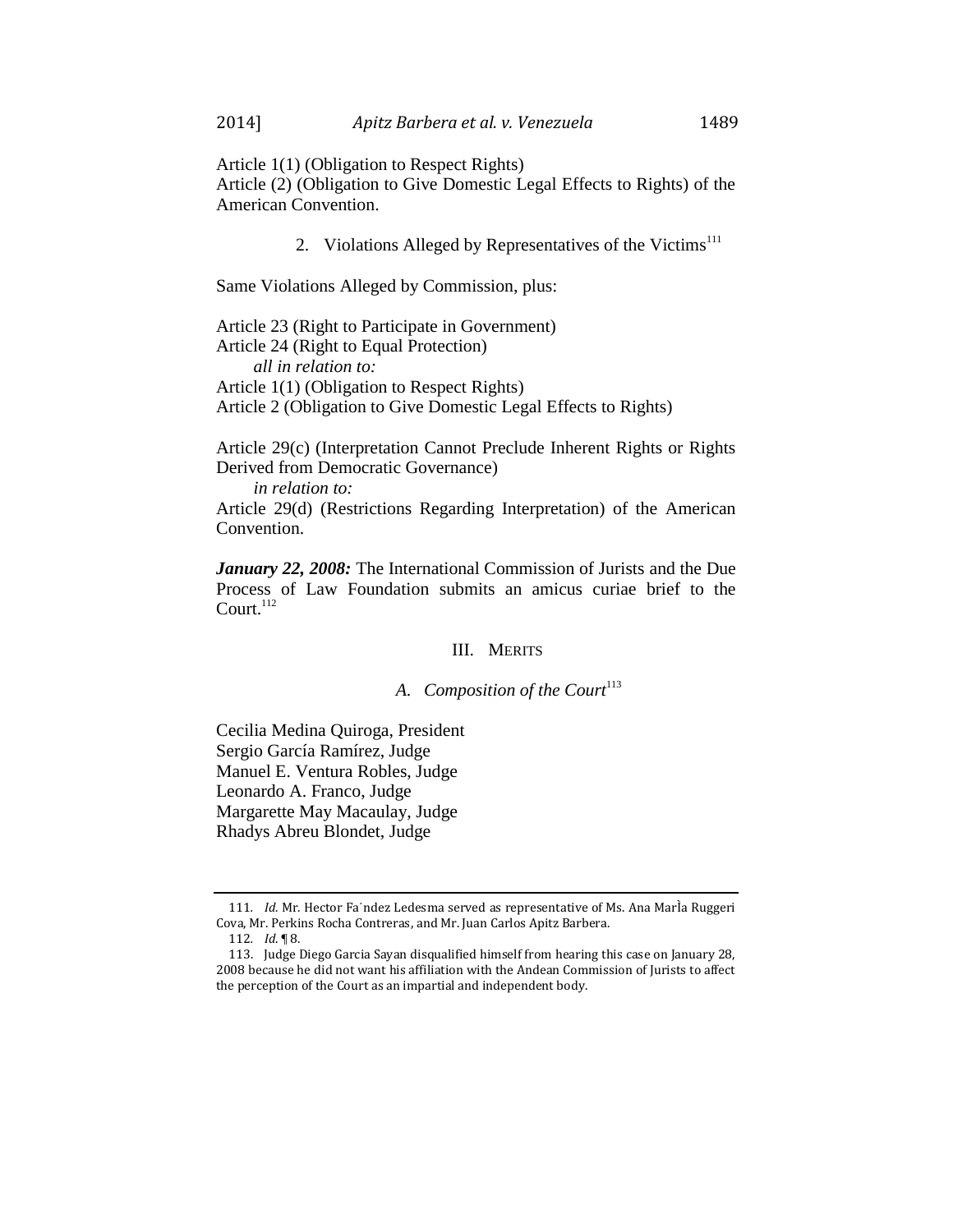Pablo Saavedra Alessandri, Secretary Emilia Segares Rodríguez, Deputy Secretary

#### *B. Decision on the Merits*

*August 5, 2008:* The Court issues its Judgment on the Preliminary Objection, Merits, Reparations, and Costs.<sup>114</sup>

The Court found unanimously that Venezuela had violated:

Article 8(1) (Right to a Hearing Within Reasonable Time by Competent and Independent Tribunal), in relation to Articles 1(1) (Obligation to Respect Rights) and 2 (Obligation to Give Domestic Legal Effects to Rights) of the Convention, to the detriment of Mr. Apitz Barbera, Mr. Rocha Contreras, and Ms. Ruggeri Cova,<sup>115</sup> because:

*Article 36 of Venezuela's Transitional Scheme for Exercising Public Powers states that the CORJS and IGC "will not be subject to challenge."*<sup>116</sup> *Despite this, Judge Rocha filed a challenge to his removal from office against the CORJS, and Judge Apitz Barbera* requested that the CORJS decline jurisdiction over his case.<sup>117</sup> The *Court found that, although there was no evidence that the State prevented the victims from having a hearing before an impartial tribunal, the State's legislature prevented the victims from requesting review of the CORJS's impartiality.*<sup>118</sup> *The State, therefore, violated the victims' guarantee to a hearing prior to an impartial trial, as defined in Article 8(1) in relation to Articles 1(1) and 2.*<sup>119</sup>

*The State failed to state the grounds on which the claim was based.*<sup>120</sup> *The duty to state grounds exists to protect citizens against trials that are not grounded in the law.*<sup>121</sup> *A judgment must show that both parties'* 

<sup>114.</sup> Apitz Barbera et al. ("First Court of Administrative Disputes") v. Venezuela, Preliminary Objections, Merits, Reparations and Costs, Judgment, Inter-Am. Ct. H.R. (ser. C) No. 182 (Aug. 5, 2008).

<sup>115</sup>*. Id*. ¶ 267, "Declares" ¶ 3.

<sup>116</sup>*. Id*. ¶ 59.

<sup>117</sup>*. Id*. ¶ 60.

<sup>118</sup>*. Id*. ¶ 66.

<sup>119</sup>*. Id*. ¶ 67.

<sup>120</sup>*. Id*. ¶ 77.

<sup>121</sup>*. Id*.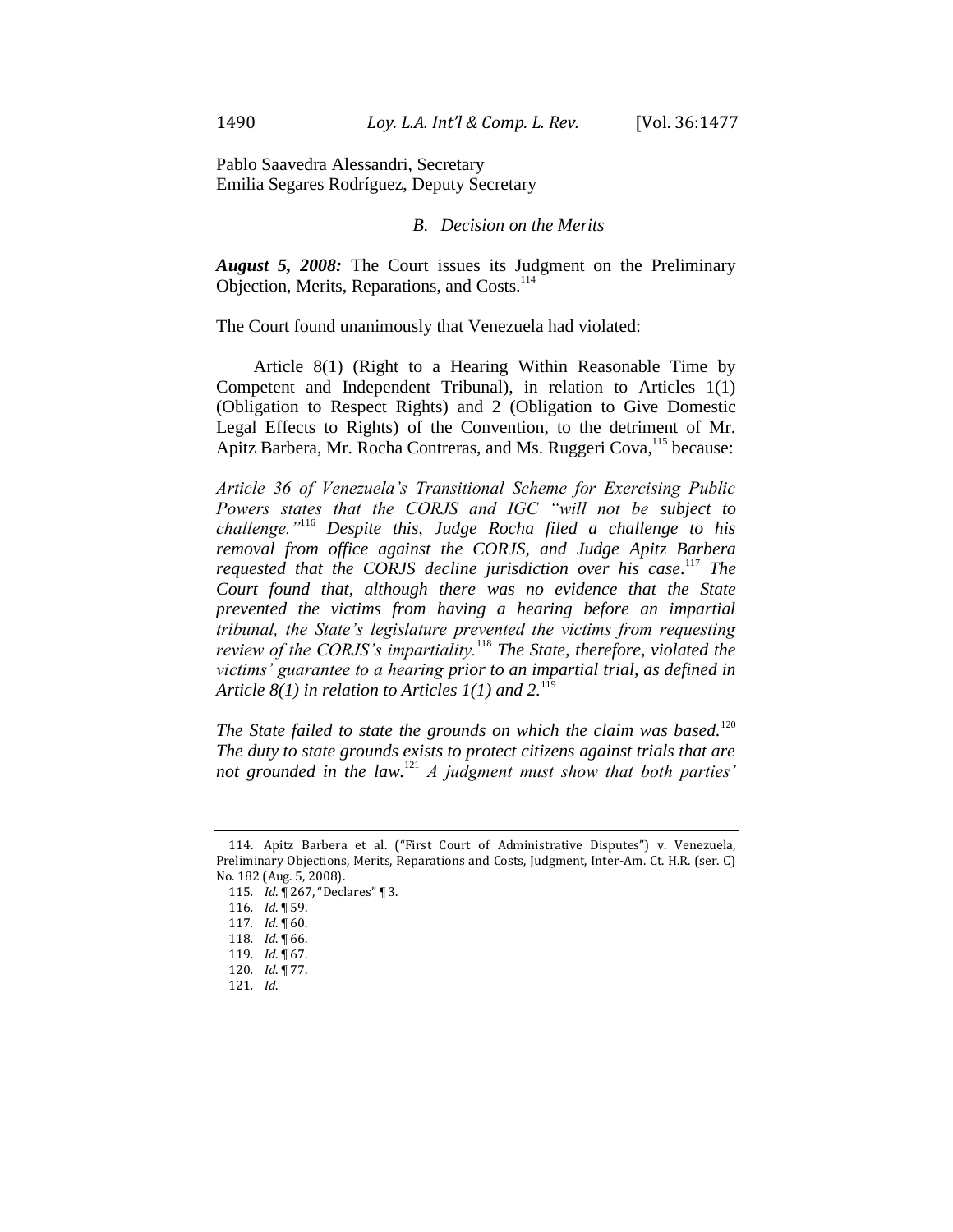*arguments have been duly weighed.*<sup>122</sup> *The Court looked to international law for valid grounds by which a judge may be removed.*<sup>123</sup> *Such grounds did not include situations in which a higher judicial body had overturned a judge's decision.*<sup>124</sup> *Judges must be able to act independently, without feeling compelled to placate a higher reviewing body.*<sup>125</sup>

*Further, the IGC's accusation and CORJS's removal order were based solely on CPAM's findings, with no further evidence presented.*<sup>126</sup> *The Court found that the CORJS failed to address the petitioners' main arguments, making the petitioners' disciplinary proceedings little more than a formality.*<sup>127</sup> *The Court also found that CORJS failed to rule on the petitioners' request for evidence and took no steps to obtain evidence, which violated the petitioners' "due guarantees" as required*  by Article  $8(1)$  in relation to Articles  $1(1)$  and  $2^{128}$ 

*Finally, the State failed to provide Mr. Apitz Barbera, Mr. Rocha Contreras, and Ms. Ruggeri Cova a fair trial by an independent court.*<sup>129</sup> *The petitioners were tried by the CORJS.*<sup>130</sup> *According to previous Court decisions, "an adequate appointment process and a fixed term of office" would evince judicial independence and "neither regular nor temporary judges can be subject to discretionary removal".*<sup>131</sup> *The STJ was able to appoint and remove members of the CORJS without following any pre-defined procedures.*<sup>132</sup> *The Court conceded that certain facts alleged by the Commission and the Representatives remained unproven, including the fact that the CORJS dismissed the First Court judges in response to pressure exerted by the Executive Branch.*<sup>133</sup> *However, given that removal from the CORJS was discretionary and no Code of Ethics existed to ensure judicial stability, the Court found that the petitioners were not provided sufficient* 

*. Id*. ¶ 78. *. Id*. ¶ 82. *. Id*. ¶ 84. 125*. Id*. *. Id*. ¶ 87. *. Id*. ¶ 91. *. Id*. ¶ 94. *. Id*. ¶ 267, "Declares" ¶ 7. *. Id*. ¶ 137. *. Id*. ¶ 138. *. Id*. ¶ 142. *. Id*. ¶ 147.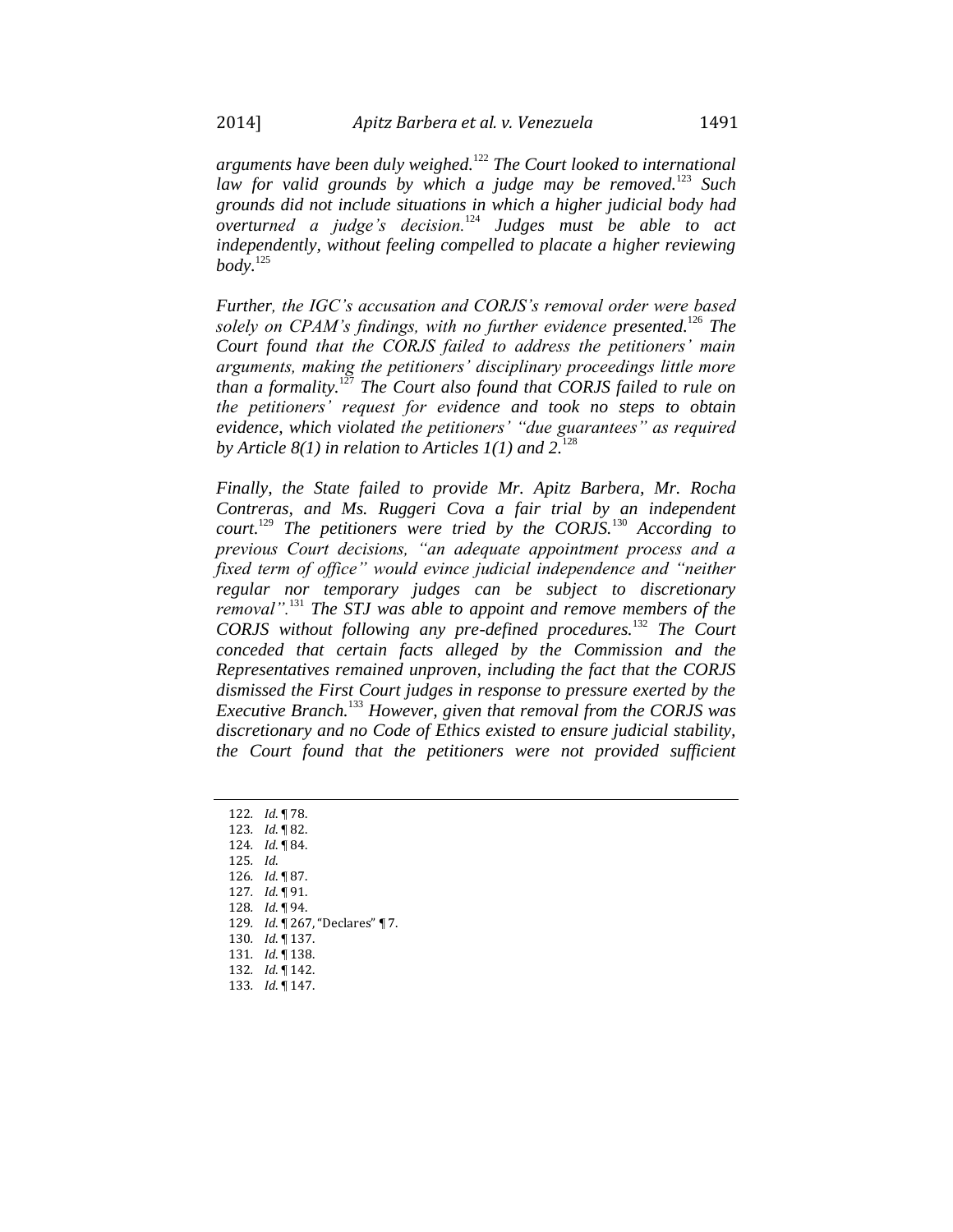*guarantees that the CORJS acted independently in its decision to remove the petitioners from their positions.*<sup>134</sup>

Article 8(1) (Right to a Hearing Within Reasonable Time by Competent and Independent Tribunal), in relation to Article 1(1) ((Obligation to Respect Rights) of the Convention, to the detriment of Mr. Apitz Barbera and Mr. Rocha Contreras,<sup>135</sup> because:

*Mr. Apitz Barbera and Mr. Rocha Contreras contended that the CPAM took an unjustifiably long time in formulating a judgment on their appeal for annulment against the order for their removal from office that was filed on November 27, 2003.*<sup>136</sup> *The annulment was filed over four years ago and was still pending at the time of this judgment.* <sup>137</sup> *The State had the burden of proof to show that the complexity, procedural activity done by the proponents, and the judicial activity by the authorities justified the time it had taken to reach a judgment on the appeal for annulment.*<sup>138</sup> *The court first found that the State did not detail the complexity of the matter.*<sup>139</sup> *Second, the Court found that the parties made no attempt to delay the proceedings, and in fact, acted diligently to obtain a decision by the CPAM.*<sup>140</sup> *Lastly, five judges from the CPAM disqualified themselves so they could hear the claim brought by the victims.*<sup>141</sup> *Disqualifications were not admitted though until December 20, 2006 – over 3 years after the original claim was submitted.*<sup>142</sup> *The Court found that this period of time was not reasonable and had not been justified by the State.*<sup>143</sup>

Article 25(1) (Right of Recourse Before a Competent Court), in relation to Article 1(1) (Obligation to Respect Rights) of the Convention, to the detriment of Mr. Apitz Barbera, Mr. Rocha Contreras,<sup>144</sup> because:

134*. Id*. *. Id*. "Declares" ¶ 8. *. Id*. ¶ 162. *. Id*. ¶ 172. 138*. Id*. *. Id*. ¶ 173. *. Id*. ¶ 174. *. Id*. ¶ 175. *. Id*. ¶ 176. *. Id*. ¶ 181. *. Id*. ¶ 267, "Declares" ¶ 9.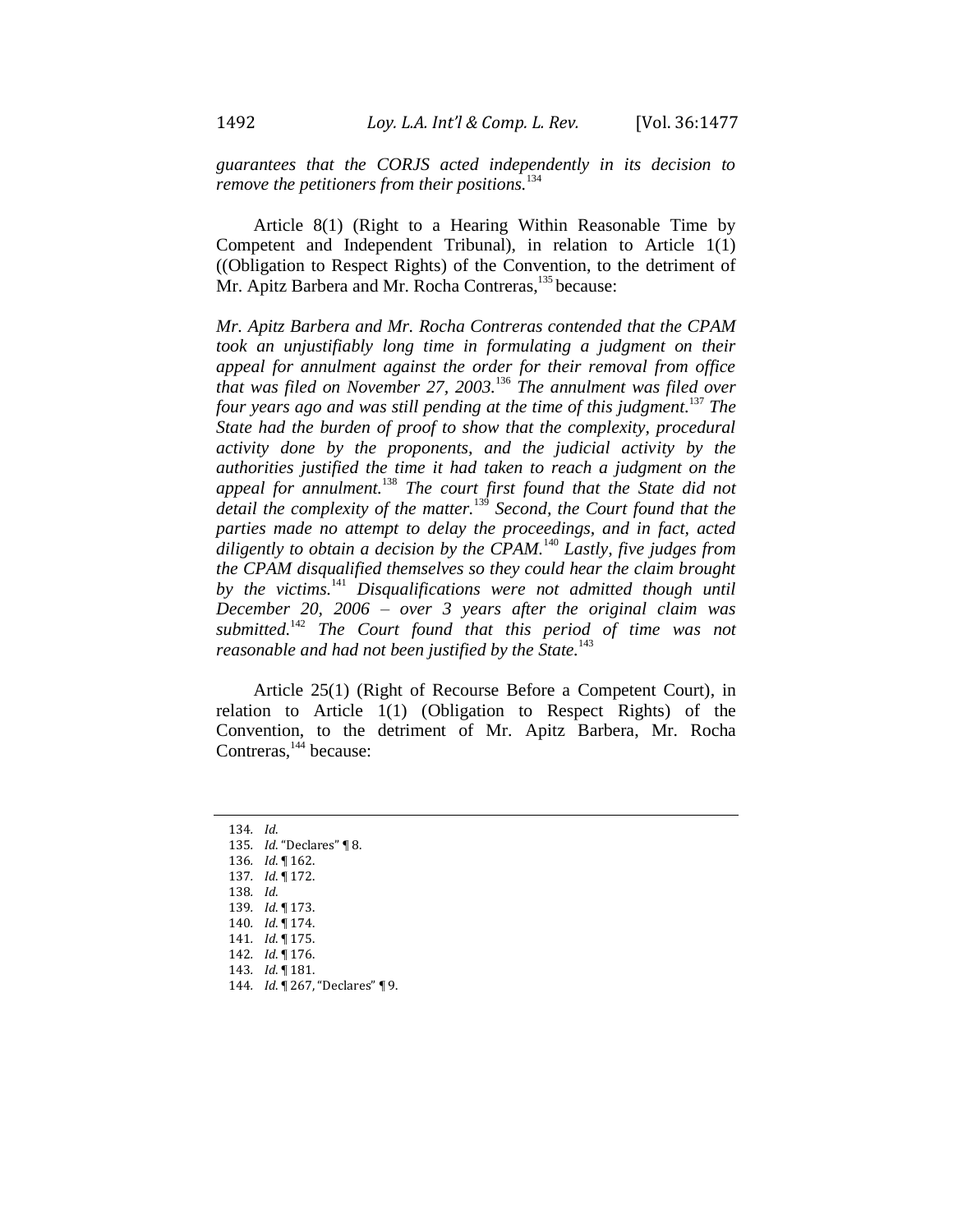*The petitioners were not granted simple, prompt, and effective recourse to a competent court for protection of their rights in regards to the constitutional amparo they filed against the Chamber of Constitutional Matters of the ICJ on October 9, 2003.*<sup>145</sup> *The Court found that ruling on an amparo application 256 days after it was presented was too long a time period to redress alleged human rights violations.*<sup>146</sup> *Further, according to Venezuela's Organic Law on Administrative Procedures, the Supreme Court of Justice should have answered the appeal filed by Mr. Apitz Barbera and Mr. Rocha Contreras within 90 days,*<sup>147</sup> *but the STJ failed to reach a judgment until nine months and twenty-six days after the appeal was presented.*<sup>148</sup> *The State did not explain why the matter was not resolved sooner despite the fact that it was the State's own law that established the given term.*<sup>149</sup> *The Court, therefore, found that such an unjustifiable delay violated Article 25(1), in relation to Article 1(1).*<sup>150</sup>

The Court ruled unanimously in favor of Venezuela regarding the following issues:

Regarding Article 8(1) (Right to a Hearing Within Reasonable Time by Competent and Independent Tribunal), in relation to Article  $1(1)$  (Obligation to Respect Rights) of the Convention:<sup>151</sup>

*The petitioners contended that the CORJS did not have jurisdiction to remove them from their judicial appointments.*<sup>152</sup> *This power belonged solely to the Plenary Chamber of the STJ.*<sup>153</sup> *Article 8(1) guarantees "the right to a hearing by a competent.†.†.tribunal, previously established by law."*<sup>154</sup> *On September 8, 2004, the Plenary Chamber of the STJ declined its jurisdiction and assigned the petitioners' case to the CORJS for consideration.*<sup>155</sup> *Further, the new Constitution granted the CORJS jurisdiction to hear all disciplinary proceedings against judges* 

*. Id*. ¶ 156. *. Id*. ¶ 159. 147*. Id*. 148*. Id*. *. Id*. ¶ 160. *. Id*. ¶ 171. *. Id*. "Declares" ¶¶ 4, 6. *. Id*. ¶ 47. 153*. Id*. *. Id*. ¶ 50. *. Id*. ¶ 52.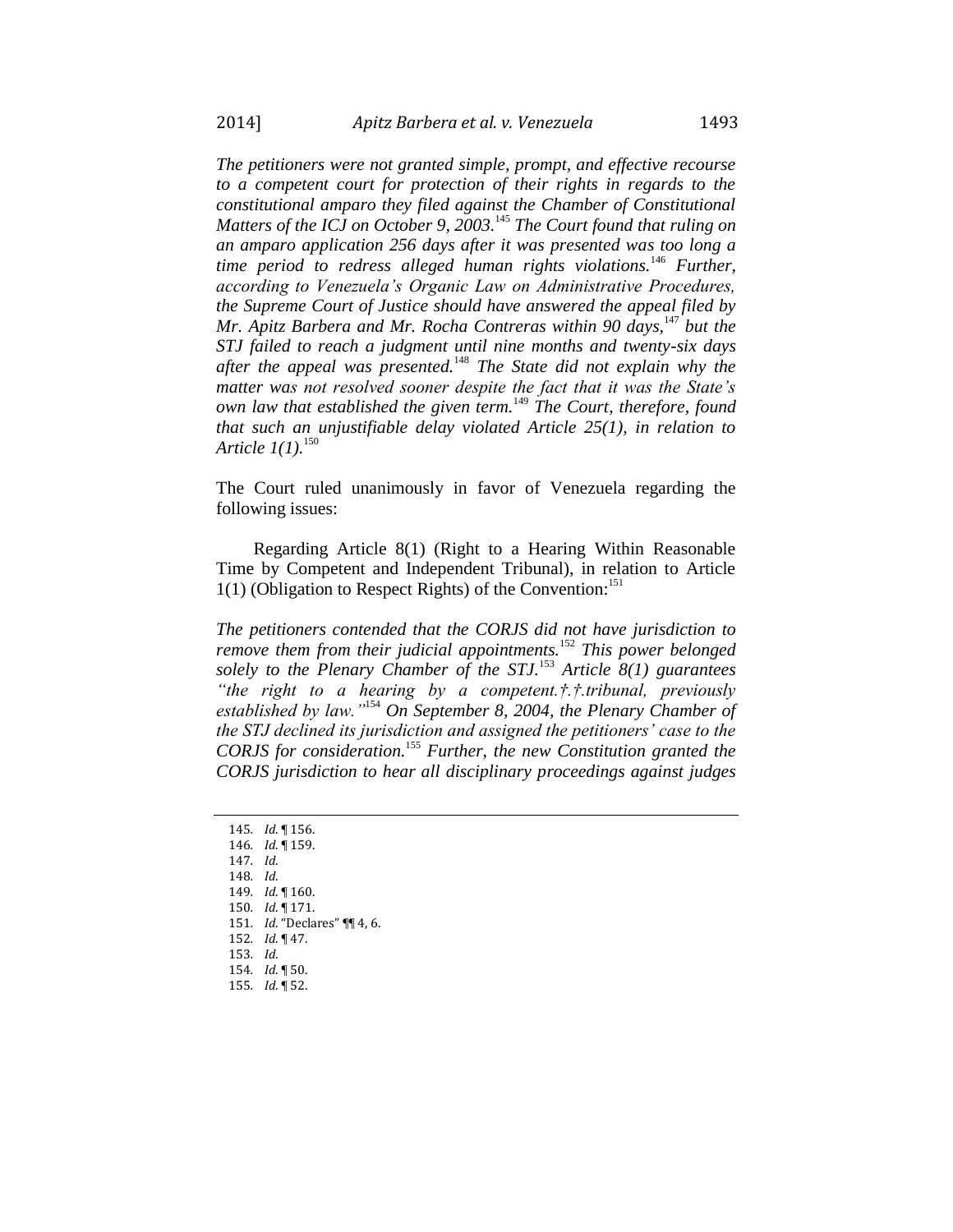*in Venezuela.*<sup>156</sup> *No domestic rule existed granting a body other than the CORJS the power to hear this case.*<sup>157</sup> *The Court found that the CORJS was, therefore, a competent tribunal to hear disciplinary hearings against the petitioners.*<sup>158</sup>

*The petitioners further contended that they were not permitted to present an argument to the CPAM in the Junior Registrar's Office case.* <sup>159</sup> *The Court found that the judges of the First Court were not parties to the proceedings to remove the Junior Registrar's Office case to a higher court.*<sup>160</sup> *The CPAM had a duty only to process the remedies available to the parties objecting to the First Court's decision.*<sup>161</sup> *In determining on appeal that the First Court had made an inexcusable judicial error, the CPAM did not violate any right of the victims to a hearing.*<sup>162</sup>

*The petitioners further argued that they were denied a right to be heard at any hearing.*<sup>163</sup> *The Court found that Article 8(1) of the Convention did not necessarily guarantee the right to an oral hearing.*<sup>164</sup> *Since the representatives did not offer any arguments to justify the necessity of an oral hearing as a guarantee of due process, the Court found that the State did not violate the petitioners' right to a hearing.*<sup>165</sup>

*The petitioners asserted that they were removed from the judiciary in an effort by the Venezuelan government to cleanse the court of judges who were not ideologically aligned with President Chávez.*<sup>166</sup> *They claimed that this interfered with the judiciary's independence.*<sup>167</sup> *Considering the seriousness of these allegations, the Court required a high standard of proof to establish the truth of the violations.*<sup>168</sup> *The petitioners first offered as evidence a speech given by a Justice of the Chamber for* 

*. Id*. ¶ 53. 157*. Id*. 158*. Id*. *. Id*. ¶ 68. *. Id*. ¶ 71. *. Id*. ¶ 73. 162*. Id*. *. Id*. ¶ 74. *. Id*. ¶ 75. 165*. Id*. *. Id*. ¶ 96. 167*. Id*. *. Id*. ¶ 97.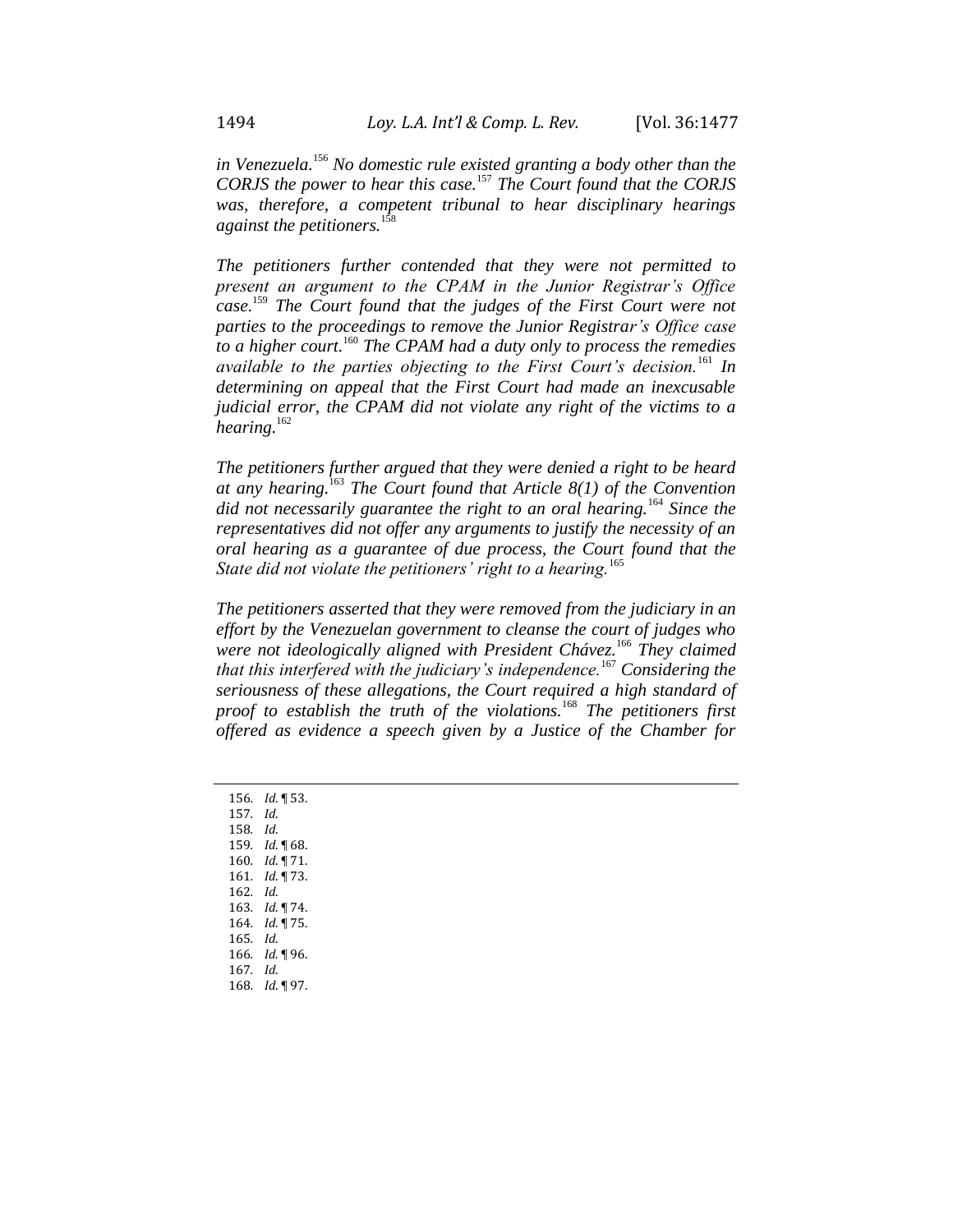*Constitutional Matters of the STJ.*<sup>169</sup> *According to them, the justice insisted that judges should interpret the Constitution in accordance with prevailing political views.*<sup>170</sup> *The Court did not find that the opinion condoned support toward any given political position.*<sup>171</sup>

*The petitioners also called attention to fact that three justices of the Electoral Chamber who signed a presidential recall referendum were removed or retired.*<sup>172</sup> *The petitioners claimed that the STJ increased the number of magistrates on the court in order to obtain political control.*<sup>173</sup> *The Court, however, found a lack of evidence for this assertion, as the petitioners had provided only expert opinions for their theories with no further proof.*<sup>174</sup>

*The Court also found a lack of evidence for petitioners' assertion that certain Justices and public officials expressed political favoritism for the President of Venezuela.*<sup>175</sup>

Regarding Article 25(1) (Right of Recourse Before a Competent Court), in relation to Article 1(1) (Obligation to Respect Rights) and 2 (Obligation to Give Domestic Legal Effects to Rights) of the Convention to the detriment of Ms. Ruggeri Cova: $176$ 

*The representatives allege that Ms. Ruggeri Cova was denied judicial protection as a result of her removal from the First Court.*<sup>177</sup> *However, the Court found that Ms. Ruggeri Cova failed to file any judicial appeal against the order for removal from office.*<sup>178</sup> *Since Ms. Ruggeri did not appeal the order of removal, the Court found that no violation of the right to judicial protection was committed.*<sup>179</sup>

Regarding Articles 23 (Right to Participate in Government) and 24 (Right to Equal Protection) in relation to Article 1(1) (Obligation to

<sup>169</sup>*. Id*. ¶ 98. 170*. Id*. 171*. Id*. ¶ 100. 172*. Id*. ¶ 101. 173*. Id*. 174*. Id*. 175*. Id*. ¶¶ 102, 106. 176*. Id*. "Declares" ¶ 10. 177*. Id*. ¶ 182. 178*. Id*. ¶ 183. 179*. Id*. ¶ 185.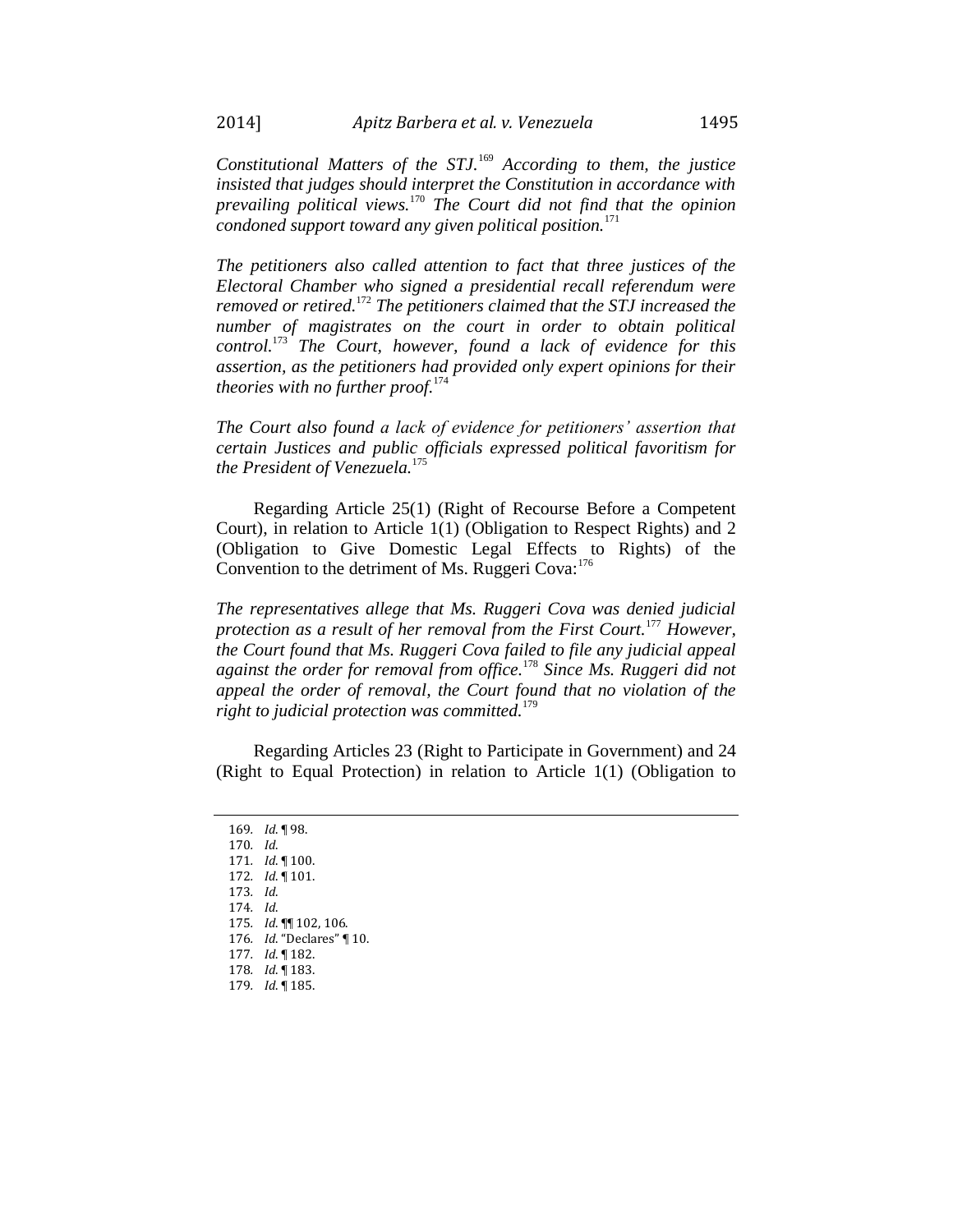Respect Rights) and 2 (Obligation to Give Domestic Legal Effects to Rights) of the Convention:<sup>180</sup>

*Typically, commission of an inexcusable judicial error would prevent judges from accessing future public office.*<sup>181</sup> *The representatives pointed out that Judges Marrero and Morales – the only judges who challenged the First Court's judgment – were not sanctioned, and were instead promoted as justices of the STJ following their commission of an inexcusable judicial error.*<sup>182</sup> *The victims alleged that since Judges Marrero and Morales were not disqualified, the victims had no equal protection under the law.*<sup>183</sup> *In response, the state pointed out that Judges Marrero and Morales were granted the option to retire instead of being sanctioned.*<sup>184</sup> *This option was not available to the victims since they had neither served for ten years in the judiciary nor served for twenty years in Public Administration.*<sup>185</sup> *The Court supported the State's position, finding that the victims were not in a situation of equality with Judges Marrero and Morales, and therefore unequal treatment was acceptable.*<sup>186</sup>

Regarding Articles 29(c) (Interpretation Cannot Preclude Inherent Rights or Rights Derived from Democratic Governance) and (d) (Interpretation Cannot Exclude or Limit Rights Recognized in the American Declaration or Other Similar Legal Instruments) of the Convention in relation to Article 3 of the Inter-American Democratic Charter: $187$ 

*The petitioners alleged that the State's violation of their rights was a consequence of weakening of democracy in Venezuela, which violated their right to democracy guaranteed in Article 29.*<sup>188</sup> *The Court discussed three instances where it had invoked Article 29 of the Convention.*<sup>189</sup> *The first was to define the content of certain provisions* 

<sup>180</sup>*. Id*. "Declares" ¶¶ 11-12. 181*. Id*. ¶ 186. 182*. Id*. 183*. Id*. 184*. Id.* ¶ 188. 185*. Id*. 186*. Id*. ¶ 196. 187*. Id*. "Declares" ¶ 14. 188*. Id*. ¶ 216. 189*. Id*. ¶ 217.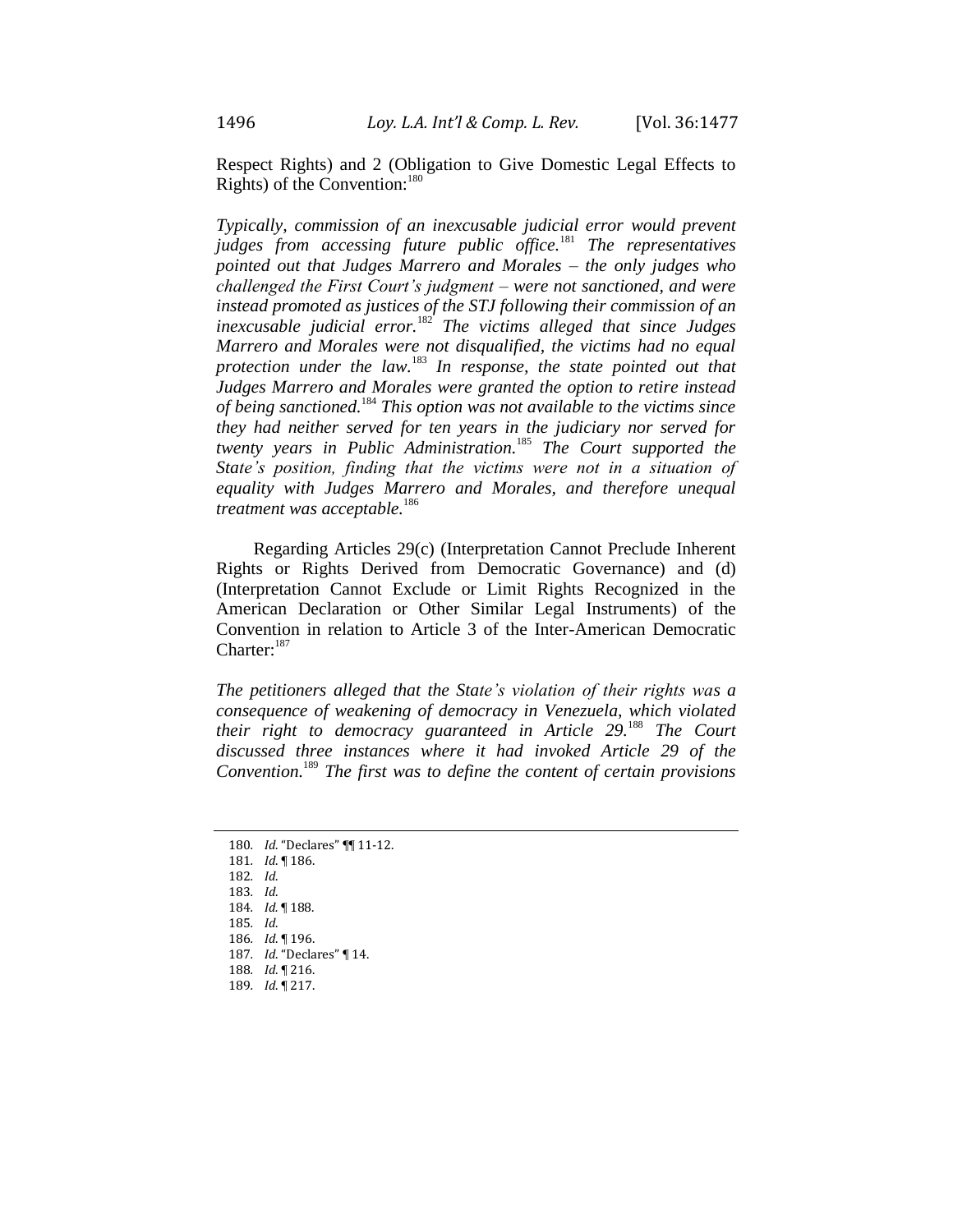*of the Convention.*<sup>190</sup> *The second was to define the criteria for construction.*<sup>191</sup> *The third was to determine the scope of the Court's advisory jurisdiction.*<sup>192</sup> *The Court analyzed the right violated in relation to the interpretation principles outlined in 29(c) in order to determine if a right had been violated.*<sup>193</sup> *In this case, there was no issue with the concept of democracy under the interpretation provisions.*<sup>194</sup> *Therefore, the Court found no violation.* 195

#### *C. Dissenting and Concurring Opinions*

#### [None]

#### IV. REPARATIONS

The Court ruled unanimously that the State had the following obligations:

#### A. *Specific Performance (Measures of Satisfaction and Non-Repetition Guarantee)*

#### 1. Reinstate Victims

Since the removal of Mr. Apitz Barbera, Mr. Rocha Contreras, and Ms. Ruggeri Cova violated judicial protection, the Court instructed the State to reinstate the victims to their positions.<sup>196</sup> The victims were to be placed into positions in the judiciary in which they had the same rank, pay, and social benefits as they received prior to removal.<sup>197</sup> If legitimate reasons existed wherein the State could not reinstate a victim to the judiciary, the State was instructed to pay that individual \$100,000.<sup>198</sup>

2. Publish the Judgment and Issue a Public Apology

190*. Id*. *. Id*. ¶ 218. *. Id*. ¶ 219. *. Id*. ¶¶ 220-222. *. Id.* ¶ 222. *. Id*. ¶ 223. *. Id*. ¶ 246. 197*. Id*. 198*. Id*.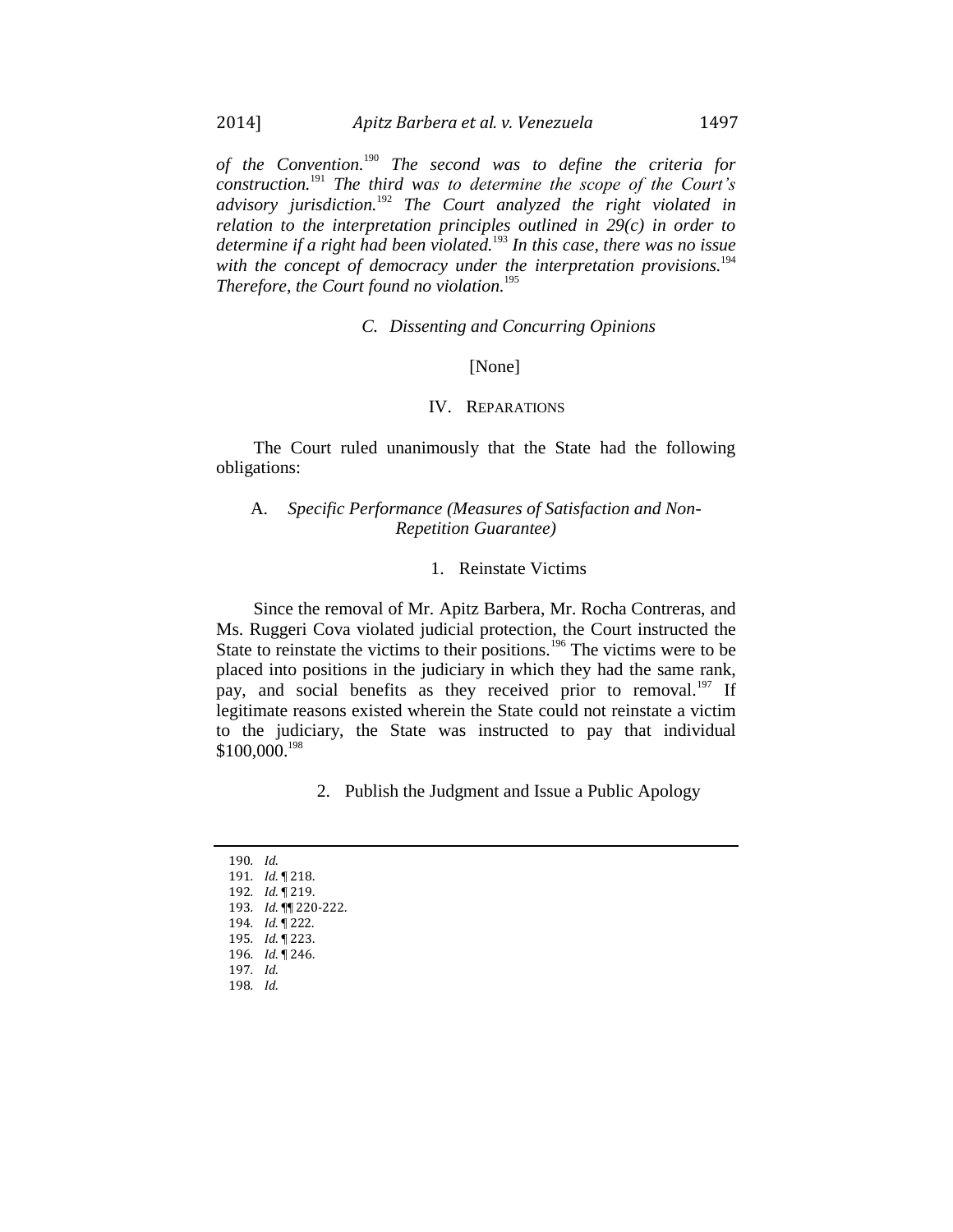The Court ruled that the State must publish specific explanatory and operative paragraphs of the Judgment in the Official Gazette and in another newspaper of widespread circulation.<sup>199</sup> The Court deemed this sufficient reparation and did not order the State to publicly apologize.<sup>200</sup>

3. Adapt Domestic Laws to the Provisions of the Convention

In 2003, the National Assembly drafted the Venezuelan Code of Ethics, but the Code was never enacted.<sup>201</sup> In 2006, the Chamber for Constitutional Matters of the STJ declared the National Assembly's inaction in adopting the Code of Ethics unconstitutional.<sup>202</sup> Since the Venezuelan Judiciary had attempted to enact the Code of Ethics, and the transitional regime had lasted for nine years, the Court determined that the State must adopt any measure required to pass the Code of Ethics.<sup>203</sup> The State was also instructed to provide an appropriate selection and appointment process for members of the CORJS in order to ensure their independence and impartiality as long as the provisional regime was in effect.<sup>204</sup>

#### *B. Compensation*

The Court awarded the following amounts:

#### 1. Pecuniary Damages

The Court instructed the State to allot \$48,000 to Mr. Apitz Barbera, Mr. Rocha Contreras, and Ms. Ruggeri Cova as compensation for infringement of their rights.<sup>205</sup> The victims provided inadequate documentation for calculating their unearned salaries and proving that they required compensation for psychological distress.<sup>206</sup>

2. Non-Pecuniary Damages

*. Id*. ¶ 249. *. Id*. ¶ 250. *. Id*. ¶ 253. 202*. Id*. 203*. Id*. 204*. Id*. *. Id*. ¶ 236. *. Id*. ¶¶ 232-235.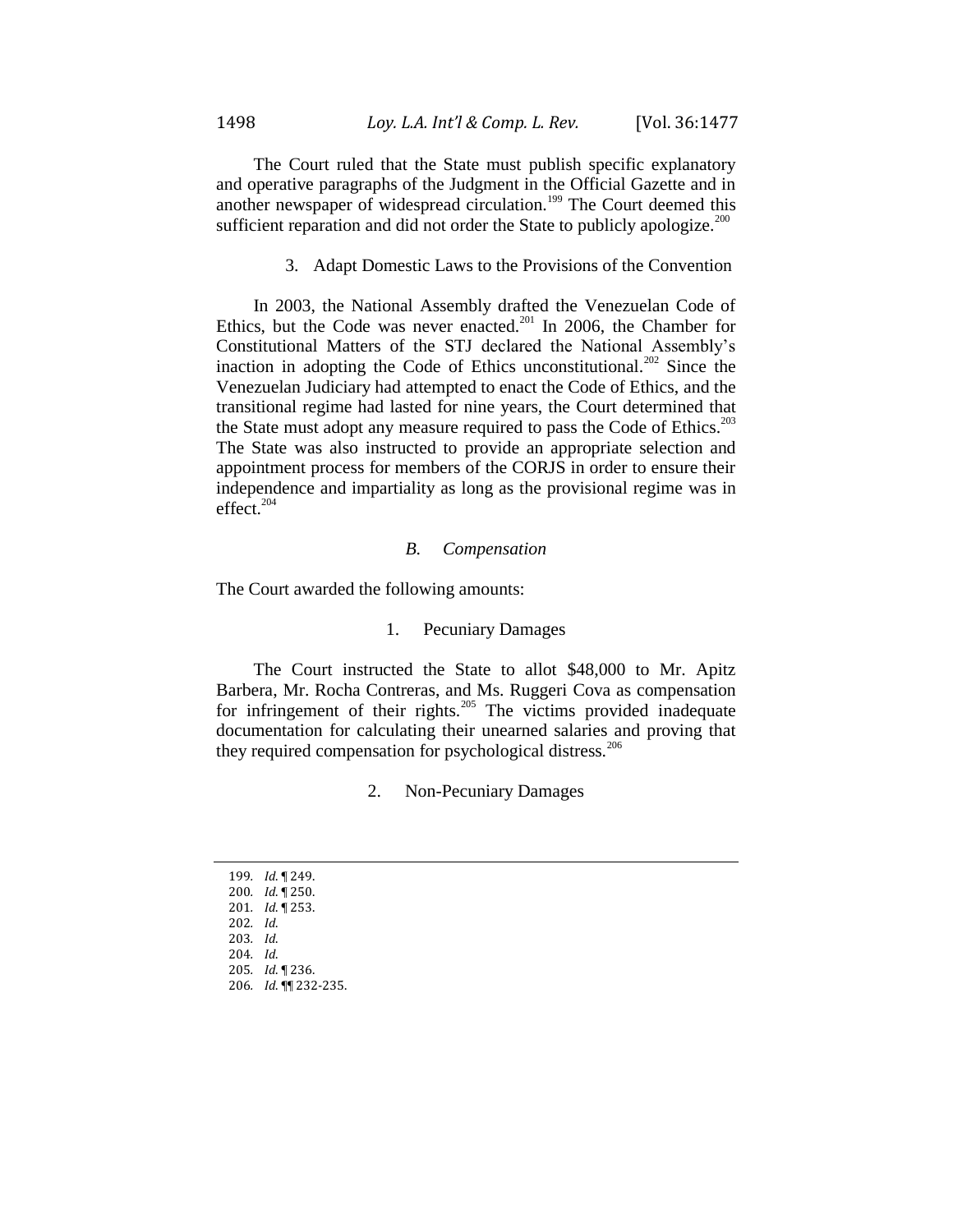The Court instructed the State to allot \$40,000 to Mr. Apitz Barbera, Mr. Rocha Contreras, and Ms. Ruggeri Cova for moral damages resulting from the State's violations.<sup>207</sup> The victims were subjected to damaging criticism in the public forum and denied a judicial response to their claims, all of which the Court found deserving of non-pecuniary damages.<sup>208</sup>

#### 3. Costs and Expenses

The Court instructed the State to allot \$5,000 to each victim as reimbursement for costs and expenses.<sup>209</sup> Although the victims' representatives failed to produce any receipts for alleged expenses incurred by the victims, the Court determined this amount in equity.<sup>210</sup>

4. Total Compensation (including Costs and Expenses ordered):

### \$ 279,000

#### *C. Deadlines*

The Court ordered the State to reinstate the victims to the judiciary within six months of notice of the Judgment.<sup>211</sup> If the State could not reinstate a victim to the Judiciary due to legitimate reasons beyond the will of the victim, the State was ordered to pay the victim \$100,000 within eighteen months of notice of the Judgment.<sup>212</sup>

The Court ordered the State to publish the Judgment within six months from notice of the judgment. $^{213}$ 

The Court ordered the State to enact the Venezuelan Code of Ethics within one year of the judgment. $2^{14}$ 

The Court ordered the State to pay pecuniary and non-pecuniary damages and costs and expenses directly to the beneficiaries within one year.<sup>215</sup>

- 207*. Id*. ¶ 242. 208*. Id*.
- 209*. Id*. ¶ 260.
- 210*. Id*. ¶¶ 258, 260.
- 211*. Id*. ¶ 246.
- 212*. Id*.
- 213*. Id*. ¶ 249.
- 214*. Id*. ¶ 253. 215*. Id*. ¶¶ 236, 242, 260.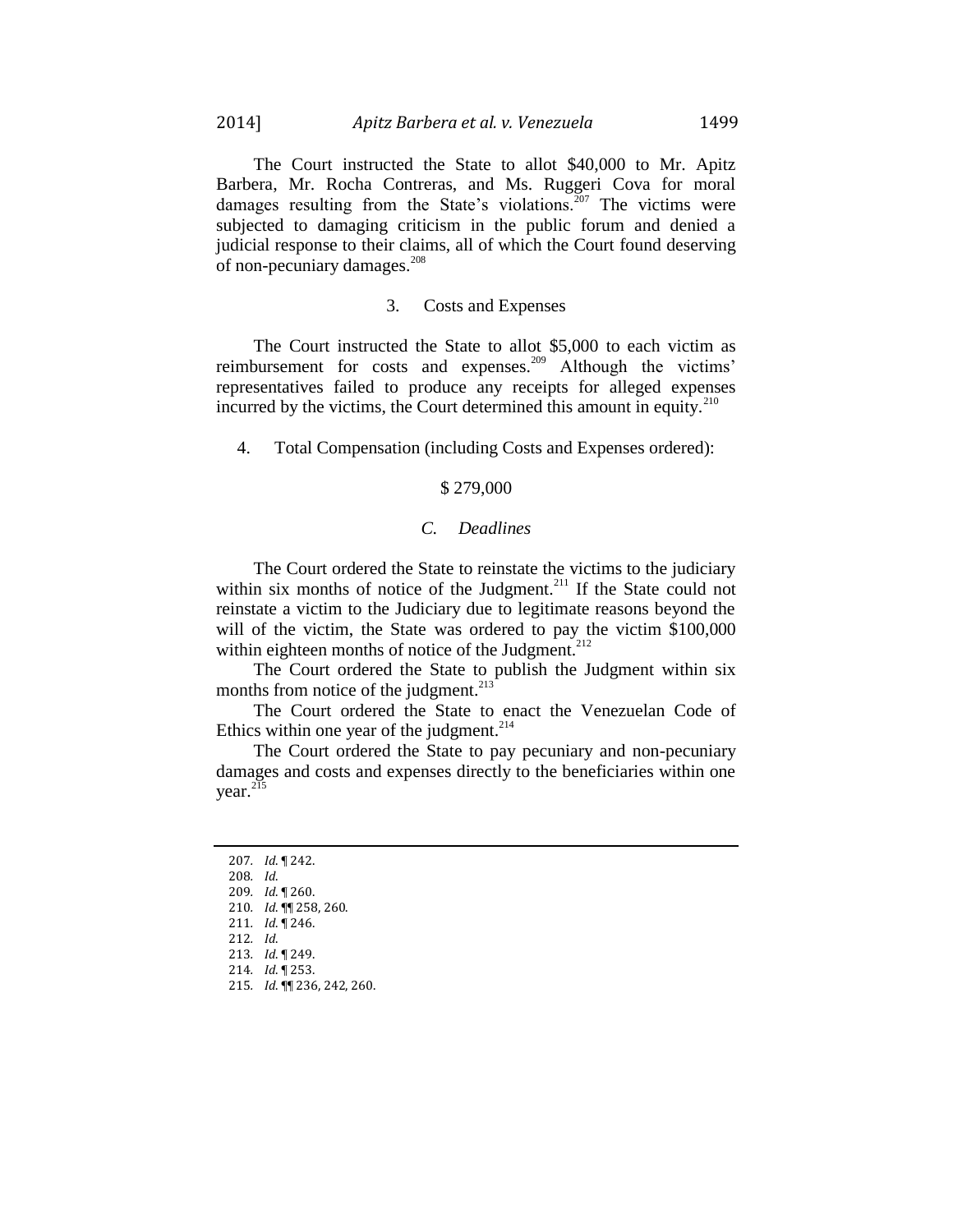#### V. INTERPRETATION AND REVISION OF JUDGMENT

#### [None]

# VI. COMPLIANCE AND FOLLOW-UP<sup>216</sup>

*November 12, 2009:* The State is required to submit a report on measures taken to comply with the judgment.<sup>217</sup> Despite continual reminders from the Court, the deadline passes without the State submitting any information regarding compliance with the judgment. $^{218}$ 

*December 8, 2009:* The victims' representatives request the Court to summon the parties to a hearing to discuss compliance with the judgment. $219$ 

*December 18, 2009:* The Court summons the State, the victims or their representatives, and the Commission to a private hearing to be held on January 29, 2010 to discuss the State's compliance with the judgment.<sup>220</sup>

*January 29, 2010:* The Court holds a private hearing where the State submits a copy of a December 18, 2008 decision by the Venezuelan Court's  $STJ$ .<sup>221</sup>

*November 23, 2012:* The Court issues its second order regarding monitoring compliance with its judgment.<sup> $222$ </sup> The State has not submitted a report showing it complied with the Court's judgment, even after repeated reminders.<sup>223</sup>

The Court orders the State to comply with its order.<sup>224</sup> First, the

<sup>216.</sup> As of 02/15/2014, the Court has issued its third report on monitoring compliance but the official Court report is not yet available on the Court's website.

<sup>217.</sup> Apitz Barbera et al. ("First Court of Administrative Disputes") v. Venezuela, Monitoring Compliance with the Judgment, Order of the President of the Court, Inter-Am. Ct. H.R. "Having Seen" ¶ 4 (Dec. 18, 2009).

<sup>218</sup>*. Id*.

<sup>219</sup>*. Id*. "Having Seen" ¶ 5.

<sup>220</sup>*. Id*. "Resolved" ¶ 1.

<sup>221.</sup> Apitz Barbera et al. ("First Court of Administrative Disputes") v. Venezuela, Monitoring Compliance with the Judgment, Order of the President of the Court, Inter-Am. Ct. H.R. "Having Seen" ¶ 5 (Nov. 23, 2012).

<sup>222.</sup> Apitz Barbera et al. ("First Court of Administrative Disputes") v. Venezuela, monitoring Compliance with the Judgment, Order of the Court, (Nov. 23, 2012).

<sup>223</sup>*. Id*. "Having Seen" ¶ 6.

<sup>224</sup>*. Id*. "Declares That" ¶ 2.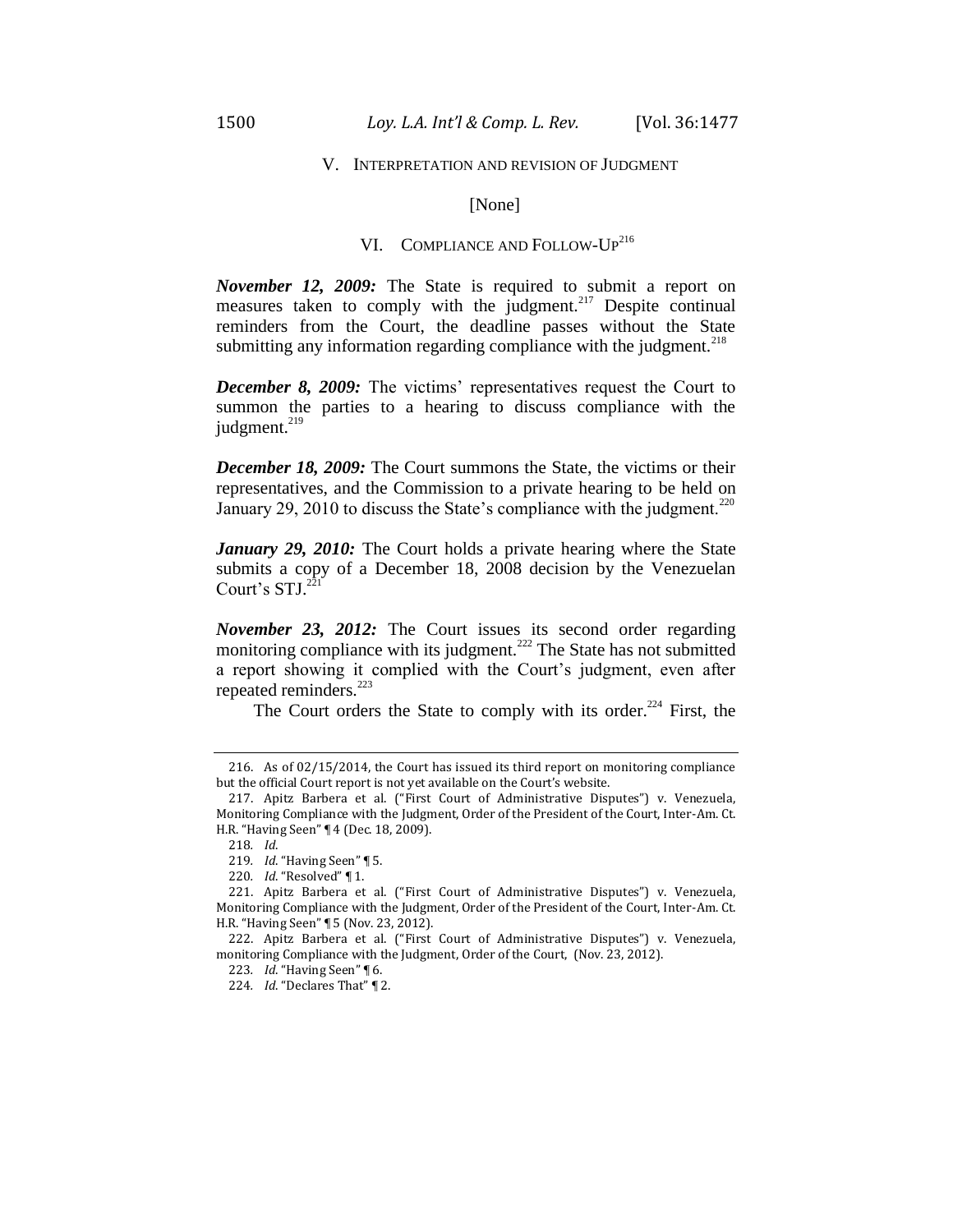State must satisfy the pecuniary and non-pecuniary damages, as well as reimburse the representatives for costs and expenses.<sup>225</sup> Second, the State must reinstate Juan Carlos Apitz Barbera, Perkins Rocha Contreras, and Ana María Ruggeri Cova to their previous positions, if they wish.<sup>226</sup> Third, the State must publish certain paragraphs of the judgment.<sup>227</sup> Finally, the State must adopt measures required to approve the Venezuelan Code of Judicial Ethics.<sup>2</sup>

VII. LIST OF DOCUMENTS

A. *Inter-American Court*

1. Preliminary Objections

[Apitz Barbera et al. \("First Court of Administrative Disputes"\) v.](https://iachr.lls.edu/sites/iachr.lls.edu/files/iachr/Court_and_Commission_Documents/Apitz-Barbera%20et%20al.%20%28G%C3%87%C2%A3First%20Court%20of%20Administrative%20DisputesG%C3%87%C2%A5%29%20v.%20Venezuela.Merits.08.05.08.pdf)  [Venezuela, Preliminary Objections, Merits, Reparations and Costs,](https://iachr.lls.edu/sites/iachr.lls.edu/files/iachr/Court_and_Commission_Documents/Apitz-Barbera%20et%20al.%20%28G%C3%87%C2%A3First%20Court%20of%20Administrative%20DisputesG%C3%87%C2%A5%29%20v.%20Venezuela.Merits.08.05.08.pdf)  [Judgment, Inter-Am. Ct. H.R. \(ser. C\) No. 182 \(Aug. 5, 2008\).](https://iachr.lls.edu/sites/iachr.lls.edu/files/iachr/Court_and_Commission_Documents/Apitz-Barbera%20et%20al.%20%28G%C3%87%C2%A3First%20Court%20of%20Administrative%20DisputesG%C3%87%C2%A5%29%20v.%20Venezuela.Merits.08.05.08.pdf)

2. Decisions on Merits, Reparations and Costs

[Apitz Barbera et al. \("First Court of Administrative Disputes"\) v.](https://iachr.lls.edu/sites/iachr.lls.edu/files/iachr/Court_and_Commission_Documents/Apitz-Barbera%20et%20al.%20%28G%C3%87%C2%A3First%20Court%20of%20Administrative%20DisputesG%C3%87%C2%A5%29%20v.%20Venezuela.Merits.08.05.08.pdf)  [Venezuela, Preliminary Objections, Merits, Reparations and Costs,](https://iachr.lls.edu/sites/iachr.lls.edu/files/iachr/Court_and_Commission_Documents/Apitz-Barbera%20et%20al.%20%28G%C3%87%C2%A3First%20Court%20of%20Administrative%20DisputesG%C3%87%C2%A5%29%20v.%20Venezuela.Merits.08.05.08.pdf)  [Judgment, Inter-Am. Ct. H.R. \(ser. C\) No. 182 \(Aug. 5, 2008\).](https://iachr.lls.edu/sites/iachr.lls.edu/files/iachr/Court_and_Commission_Documents/Apitz-Barbera%20et%20al.%20%28G%C3%87%C2%A3First%20Court%20of%20Administrative%20DisputesG%C3%87%C2%A5%29%20v.%20Venezuela.Merits.08.05.08.pdf)

3. Provisional Measures

[None]

#### 4. Compliance Monitoring

[Apitz Barbera et al. \("First Court of Administrative Disputes"\) v.](https://iachr.lls.edu/sites/iachr.lls.edu/files/iachr/Court_and_Commission_Documents/Apitz-Barbera%20et%20al.%20%28G%C3%87%C2%A3First%20Court%20of%20Administrative%20DisputesG%C3%87%C2%A5%29%20v.%20Venezuela.MonitoringCompliance.12.18.09.S.pdf)  [Venezuela, Monitoring Compliance with the Judgment, Order of the](https://iachr.lls.edu/sites/iachr.lls.edu/files/iachr/Court_and_Commission_Documents/Apitz-Barbera%20et%20al.%20%28G%C3%87%C2%A3First%20Court%20of%20Administrative%20DisputesG%C3%87%C2%A5%29%20v.%20Venezuela.MonitoringCompliance.12.18.09.S.pdf)  [President of the Court, Inter-Am. Ct. H.R. \(Dec. 18, 2009\).](https://iachr.lls.edu/sites/iachr.lls.edu/files/iachr/Court_and_Commission_Documents/Apitz-Barbera%20et%20al.%20%28G%C3%87%C2%A3First%20Court%20of%20Administrative%20DisputesG%C3%87%C2%A5%29%20v.%20Venezuela.MonitoringCompliance.12.18.09.S.pdf)

[Apitz Barbera et al. \("First Court of Administrative Disputes"\) v.](https://iachr.lls.edu/sites/iachr.lls.edu/files/iachr/Court_and_Commission_Documents/Apitz-Barbera%20et%20al.%20%28G%C3%87%C2%A3First%20Court%20of%20Administrative%20DisputesG%C3%87%C2%A5%29%20v.%20Venezuela.MonitoringCompliance.11.23.12.pdf)  [Venezuela, Monitoring Compliance with the Judgment, Order of the](https://iachr.lls.edu/sites/iachr.lls.edu/files/iachr/Court_and_Commission_Documents/Apitz-Barbera%20et%20al.%20%28G%C3%87%C2%A3First%20Court%20of%20Administrative%20DisputesG%C3%87%C2%A5%29%20v.%20Venezuela.MonitoringCompliance.11.23.12.pdf) 

<sup>225</sup>*. Id*. "Declares That" ¶ 2(a).

<sup>226</sup>*. Id*. "Declares That" ¶ 2(b).

<sup>227</sup>*. Id*. "Declares That" ¶ 2(c).

<sup>228</sup>*. Id*. "Declares That" ¶ 2(d).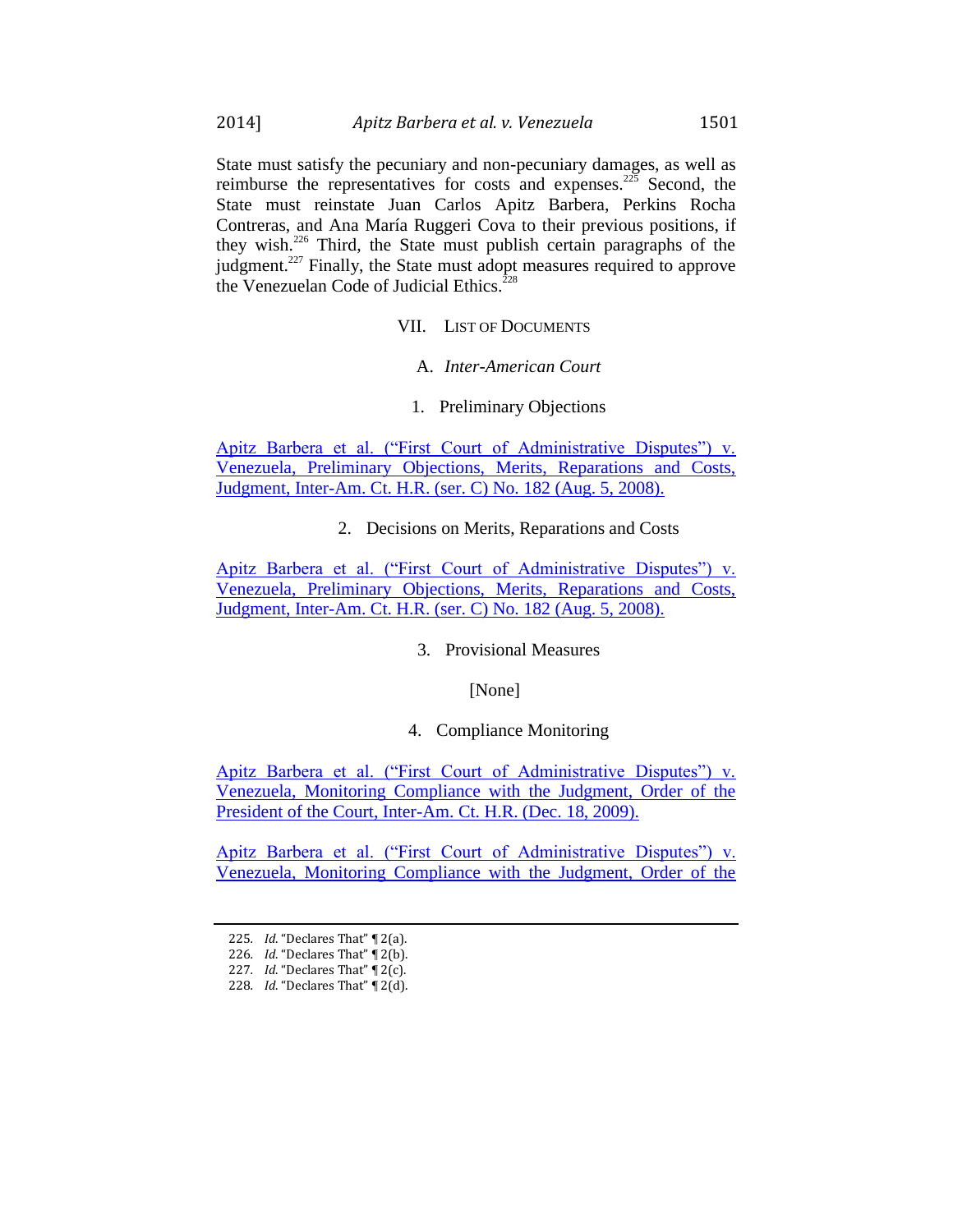[President of the Court, Inter-Am. Ct. H.R. \(Nov. 23, 2012\).](https://iachr.lls.edu/sites/iachr.lls.edu/files/iachr/Court_and_Commission_Documents/Apitz-Barbera%20et%20al.%20%28G%C3%87%C2%A3First%20Court%20of%20Administrative%20DisputesG%C3%87%C2%A5%29%20v.%20Venezuela.MonitoringCompliance.11.23.12.pdf)

5. Review and Interpretation of Judgment

[None]

- *B. Inter-American Commission*
- 1. Petition to the Commission

Ana María Ruggeri Cova, Perkins Rocha Contreras y Juan Carlos Apitz v. Venezuela, Petition No. 282/04, Inter-Am. Comm'n H.R. (Apr. 6, 2004).

2. Report on Admissibility

[Ana María Ruggeri Cova, Perkins Rocha Contreras y Juan Carlos Apitz](https://iachr.lls.edu/sites/iachr.lls.edu/files/iachr/Court_and_Commission_Documents/Apitz-Barbera%20et%20al.%20%28G%C3%87%C2%A3First%20Court%20of%20Administrative%20DisputesG%C3%87%C2%A5%29%20v.%20Venezuela.AdmissibilityReport.03.08.05.pdf)  [v. Venezuela, Admissibility Report, Report No. 24/05, Inter-Am.](https://iachr.lls.edu/sites/iachr.lls.edu/files/iachr/Court_and_Commission_Documents/Apitz-Barbera%20et%20al.%20%28G%C3%87%C2%A3First%20Court%20of%20Administrative%20DisputesG%C3%87%C2%A5%29%20v.%20Venezuela.AdmissibilityReport.03.08.05.pdf)  [Comm'n H.R., Case No. 12.489 \(Mar. 8, 2005\).](https://iachr.lls.edu/sites/iachr.lls.edu/files/iachr/Court_and_Commission_Documents/Apitz-Barbera%20et%20al.%20%28G%C3%87%C2%A3First%20Court%20of%20Administrative%20DisputesG%C3%87%C2%A5%29%20v.%20Venezuela.AdmissibilityReport.03.08.05.pdf)

3. Provisional Measures

[None]

4. Report on Merits

Ana María Ruggeri Cova, Perkins Rocha Contreras y Juan Carlos Apitz v. Venezuela, Report on the Merits, Report No. 64/06, Inter-Am. Comm'n H.R., Case No. 12.489 (July 26, 2006).

5. Application to the Court

Ana María Ruggeri Cova, Perkins Rocha Contreras y Juan Carlos Apitz ("First Court of Administrative Disputes") v. Venezuela, Petition to the Court, Inter-Am. Comm'n H.R., Case No. 12.489 (Nov. 29, 2006).

VIII. BIBLIOGRAPHY

*Democracy and Human Rights in Venezuela*. Inter-Am. Comm'n H.R., Report No. OEA/Ser.L/V/II, doc. 54, ch. III (Dec. 30, 2009).